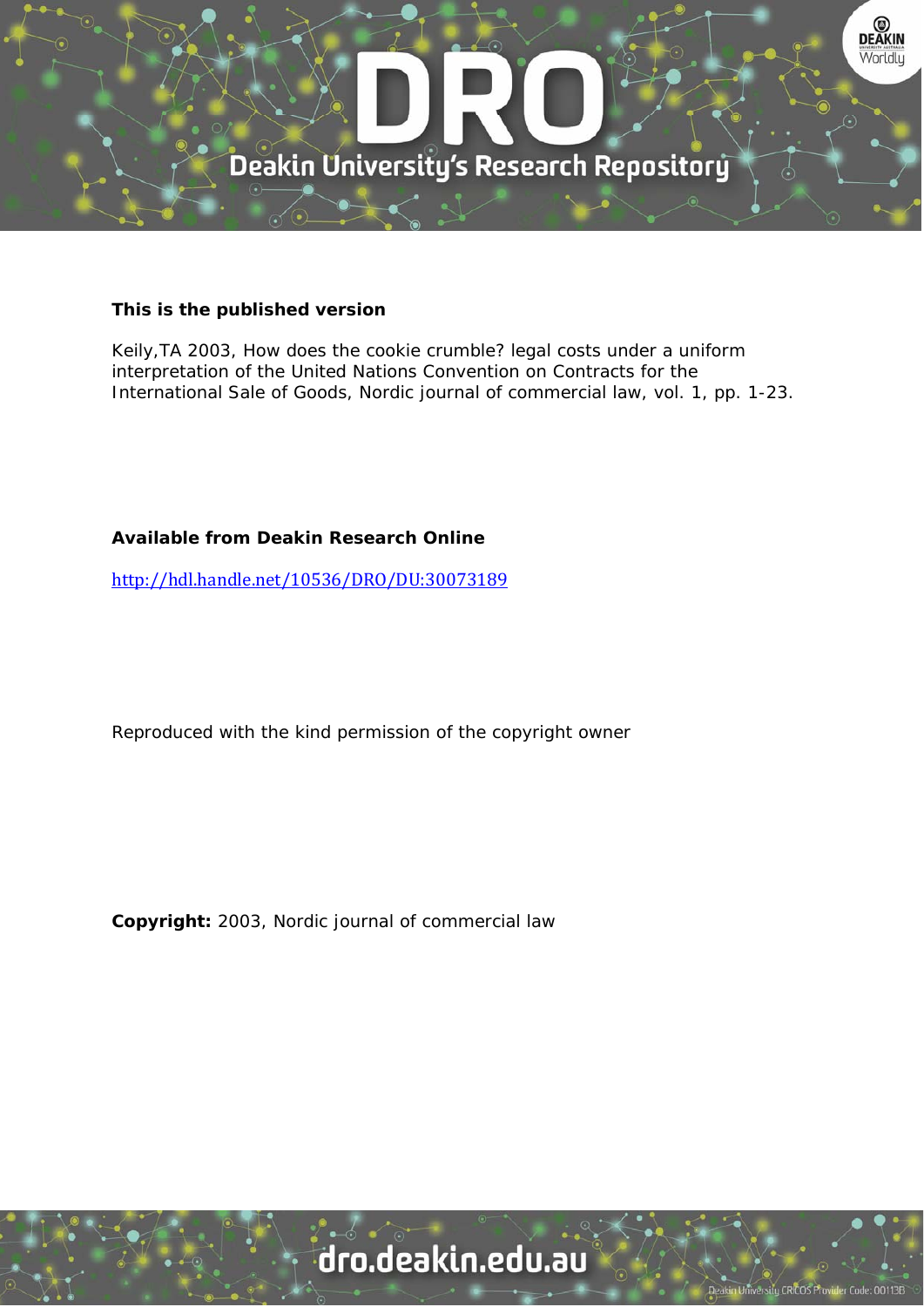

# **HOW DOES THE COOKIE CRUMBLE? LEGAL COSTS UNDER A UNIFORM INTERPRETATION OF THE UNITED NATIONS CONVENTION ON CONTRACTS FOR THE INTERNATIONAL SALE OF GOODS by Troy Keily 1**

Nordic Journal of Commercial Law

issue 2003 #1

 $^1$  Troy Keily is an Australian lawyer. He holds a Bachelor of Arts & Bachelor of Laws (Honours) degree from Deakin University. This paper was completed as part of a Masters degree in Public & International Trade Law at The University of Melbourne.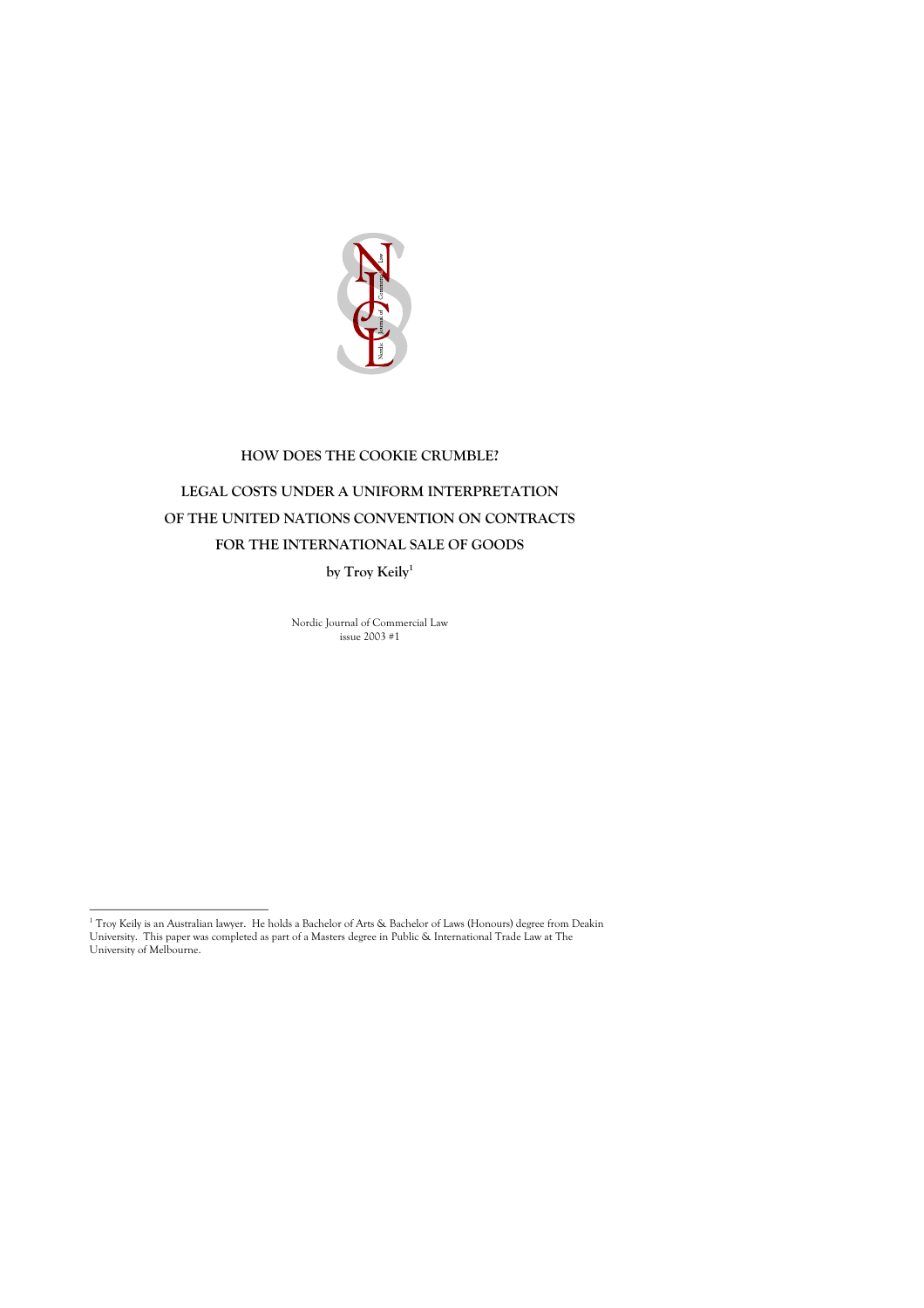#### **1. INTRODUCTION**

#### **1.1 How does the cookie crumble - As it falls or following the event?**

A family owned Mexican company, Zapata Hermanos Sucesores, S.A. ("Zapata "), sold approximately US\$950,000 worth of cookie tins over a period of four years to the Maurice Lenell Cooky Company ("Lenell"), an American company that produced baked goods. Lenell failed to pay Zapata for the cookie tins so Zapata sought legal advice and instituted legal proceedings against Lenell for breach of contract in the Federal District Court of Illinios. <sup>2</sup> The cookie tin sale contracts were governed by the United Nations Convention on Contracts for the International Sale of Goods ("CISG"). Zapata succeeded in its Federal District Court claim and, as part of the Court' s order, was awarded US\$550,000 as foreseeable loss under Article 74 of the CISG, being the amount of legal fees incurred by Zapata in bringing proceedings against Lenell. On appeal to the Federal Appellate Court, however, the award of legal fees was overturned.<sup>3</sup> The parties now find themselves contesting a leave application to appeal to the Supreme Court of the United States of America in a much anticipated debate over who should pay the lawyers. 4

The decisions of the Federal District Court and Federal Appellate Court, and now the application to appeal before the Supreme Court, are significant for two reasons. First, the decisions consider whether legal costs are payable by a losing party as damages for loss under Article 74 of the CISG. For reasons that will be outlined below, this issue takes on even greater significance for parties litigating under the CISG in the United States. But the second and greater significance of these decisions is not what the courts decide but how they decide it. When interpreting the CISG, the means must justify the end.

The CISG is a uniform contract law adopted by 62 countries that together account for over two-thirds of all world trade. The purpose of the CISG was to harmonise contract laws and provide greater certainty to merchants trading in goods across state borders and thereby encourage international trade. However, the harmonisation of the international sale of goods law in the CISG also demands a uniform application of its principles by tribunals around the world. Recognising this need, Article 7 of the CISG guides merchants, lawyers and tribunals on how to promote a uniform interpretation and application of the CISG. This paper will critically consider the treatment accorded to Article 74 of the CISG by both the Federal District Court and the Federal Appellate Court in light of the principles of interpretation set out in Article 7.

This paper concludes that the end decision of the Federal District Court was wrong, although the means adopted by the court did in part respect the mandate of Article 7. The end decision of the Federal Appeal Court, on the other hand, was correct. However, the path taken by the Federal Appeal Court in reaching its decision did not accord with the requirements of Article 7. The failure of the Federal Appeal Court to pay due regard to Article 7 represents a

<sup>2</sup> *Zapata Hermanos Sucesores, S.A. v Hearthside Baking Co., Inc., d/b/a Maurice Lenell Cooky Company* (2001) WL 1000927, also published at <http://cisgw3.law.pace.edu/cisg/wais/db/cases2/010828u1.html>.

Zapata Hermanos Sucesores, S.A. v Hearthside Baking Co., Inc., d/b/a Maurice Lenell Cooky Company 313 F. 3d 385, also published at <http://cisgw3.law.pace.edu/cisg/wais/db/cases2/021119u1.html>.

<sup>4</sup> No. 02-1318 in the Supreme Court of the United States of America. For a copy of Zapata ' s petition for writ of certiorari, Lenell' s brief in opposition to petition for writ of certiorari, the motion for leave to file and brief amicus curiae and Lenell' s reply brief, see links at <http://www.cisg.law.pace.edu/cisg/text/e-text-74.html>.

 $\overline{\mathfrak{z}}$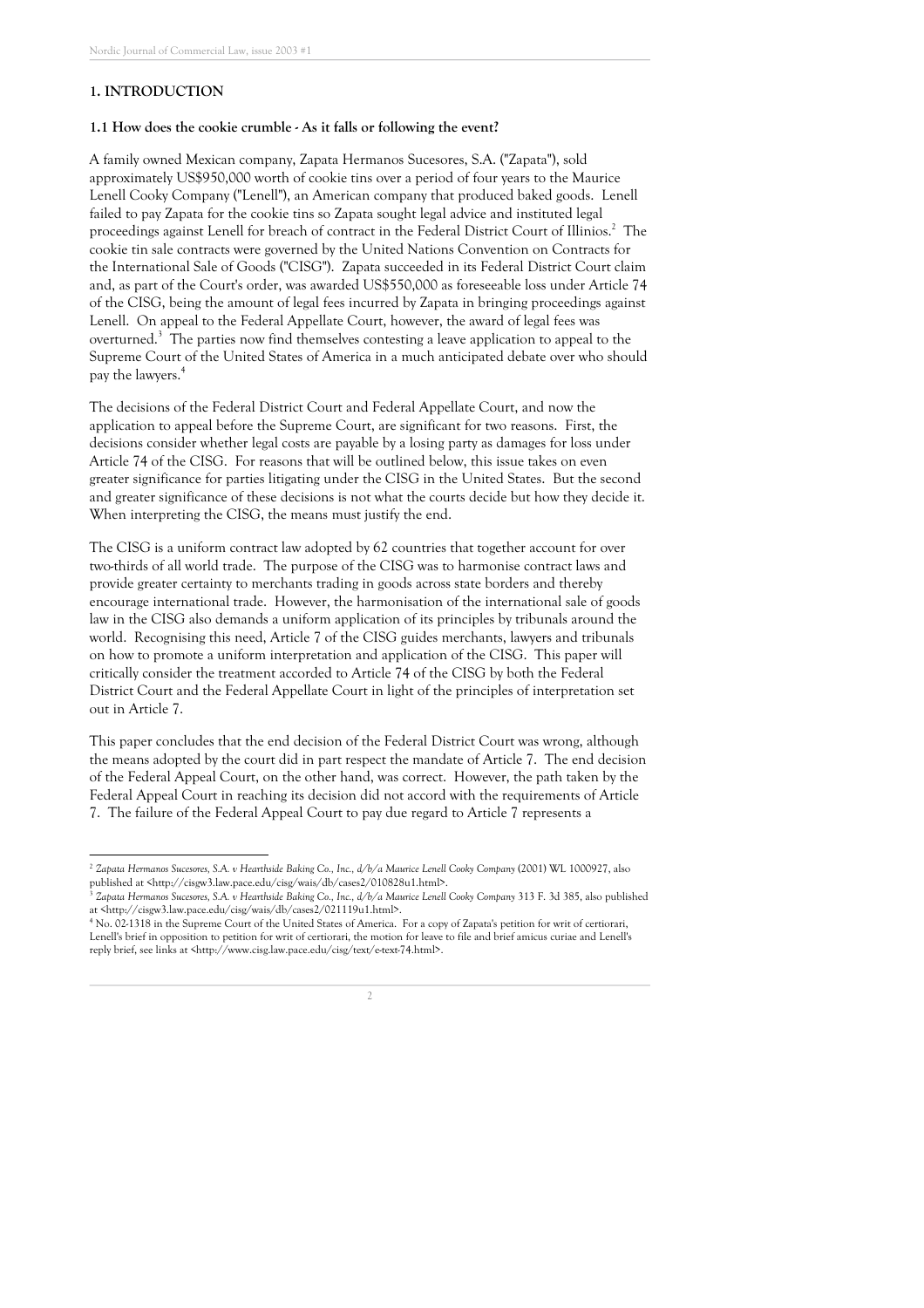detrimental precedent to the future application of the CISG and ultimately undermines uniformity and the promotion of international trade.

In this context, the application to appeal to the Supreme Court of the United States of America is a momentous opportunity for some of the world' s most respected jurists to make potentially the most significant jurisprudential contribution in the short history of the CISG. In addition, the application to appeal to the Supreme Court has also given rise to interesting developments for the future interpretation and stewardship of the CISG. This paper will also consider these developments.

Part two of this paper briefly introduces the CISG and, specifically, Articles 7 and 74. Part three looks at the facts of the *Zapata* case and various approaches in domestic legal systems to the payment of legal fees. The decisions of the Federal District Court and the Federal Appeal Court are examined in parts four and five respectively and part six presents the authors view on whether an interpretation of loss under Article 74 in accordance with Article 7 includes legal fees. Finally, part seven considers the significance of the appeal to the Supreme Court.

#### **2. THE CISG**

#### **2.1 CISG in a Nutshell**

Sixty two states are currently signatories to the CISG. This includes all major trading countries in the world with the notable exceptions of England and Japan. Accordingly, the importance of the CISG to the international trade in goods cannot be overstated. This significance is also recognised in the preamble of the CISG that records the commitment of contracting states to the view that:

*... the adoption of uniform rules which govern contracts for the international sale of goods and take into account the different social, economic and legal systems would contribute to the removal of legal barriers in international trade and promote the development of international trade...*

This attestation to the goals of the CISG also pays tribute to the context in which the CISG was drafted. The delegates that contributed to the negotiation and drafting of the CISG represented an amalgam of different countries and legal systems including representatives from common law, civil law, socialist and third world countries. The delegates each sought to promote a harmonised law that most resembled their domestic legal system and accordingly the final text of the CISG represents an often hard won compromise between these different legal systems. The final result, however, was a contract law intended to operate independently from domestic laws as an autonomous instrument governing the formation of contracts for the international sale of goods, obligations of the seller and buyer and remedies for breach. Critical to the autonomy of the CISG, and the successful harmonisation of international sale of goods law, is Article 7.

#### **2.2 Article 7 of the CISG: Interpretation Template**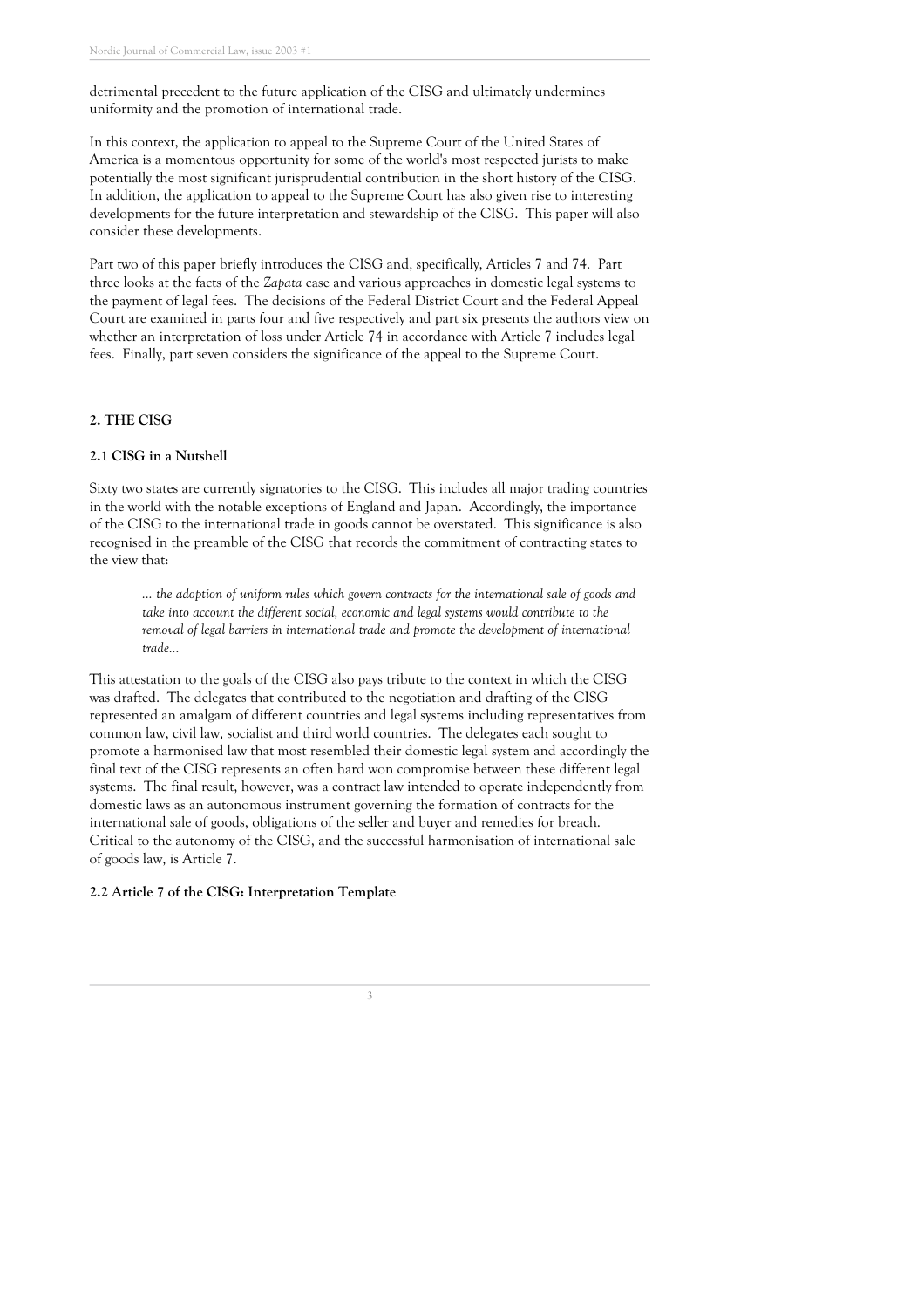Phanesh Koneru states that Article 7 is " arguably the single most important provision in ensuring the future success"<sup>5</sup> of the CISG. Likewise, John Felemegas notes that the "area where the battle for international unification will be fought and won, or lost, is the interpretation of the CISG' s provisions. Only if the CISG is interpreted in a consistent manner in all legal systems that have adopted it, will the effort put into its drafting be worth anything." <sup>6</sup> Article 7 mandates how the CISG is to be interpreted. It is the template through which the CISG must be read.

The text of Article 7 reads as follows:

*(1) In the interpretation of this Convention, regard is to be had to its international character and to the need to promote uniformity in its application and the observance of good faith in international trade.*

*(2) Questions concerning matters governed by this Convention which are not expressly settled in* it are to be settled in conformity with the general principles on which it is based or, in the *absence of such principles, in conformity with the law applicable by virtue of the rules of private international law.*

The template prescribed in Article 7 to interpret the CISG can be broken down into the following three steps.

#### **2.3 Step One: International Character, Uniformity and Good Faith**

First and foremost, the CISG directs those interpreting the CISG to have regard to its international character, the need to promote uniformity and the observance of good faith in international trade. <sup>7</sup> This component imposes positive obligations to adhere to the plain meaning of the text of the CISG and to refer to foreign decisions, the legislative history of the CISG and academic commentary for guidance. This component also imposes negative obligations to avoid the 'homeward trend' and domestic techniques of interpretation.

#### 2.3.1 The Text

The primary positive obligation is to look for the answer to all questions in the CISG. This places the pre-eminent importance on the text of the CISG. Felemegas rightly argues that "fidelity to the words of the statute"<sup>8</sup> is required which necessitates "adherence to the plain meaning of the text and comprehension of the full context of the Convention's provisions."<sup>9</sup>

#### (a) Foreign Decisions

The best measure of uniformity of interpretation of the CISG is to actually consider decisions of foreign tribunals. Accordingly, the international character and need to maintain uniformity requires tribunals to consider decisions from outside their domestic jurisdiction. However,

<sup>9</sup> Ibid.

<sup>5</sup> Phanesh Koneru, 'The International Interpretation of the UN Convention on Contracts for the International Sale of Goods: An Approach Based on General Principles ' (1997) 6 *Minnesota Journal of Global Trade* 105.

<sup>6</sup> John Felemegas, 'The United Nations Convention on Contracts for the International Sale of Goods: Article 7 and Uniform Interpretation ' <http://www.cisg.law.pace.edu/cisg/biblio/felemegas.html>.

<sup>7</sup> For a discussion on the meaning and role of good faith see Troy Keily, 'Good Faith & the Vienna Convention on Contracts for the International Sale of Goods ' (1999) 3 *The Vindobona Journal of International Commercial Law and Arbitration* 15. <sup>8</sup> Felemegas, above n7.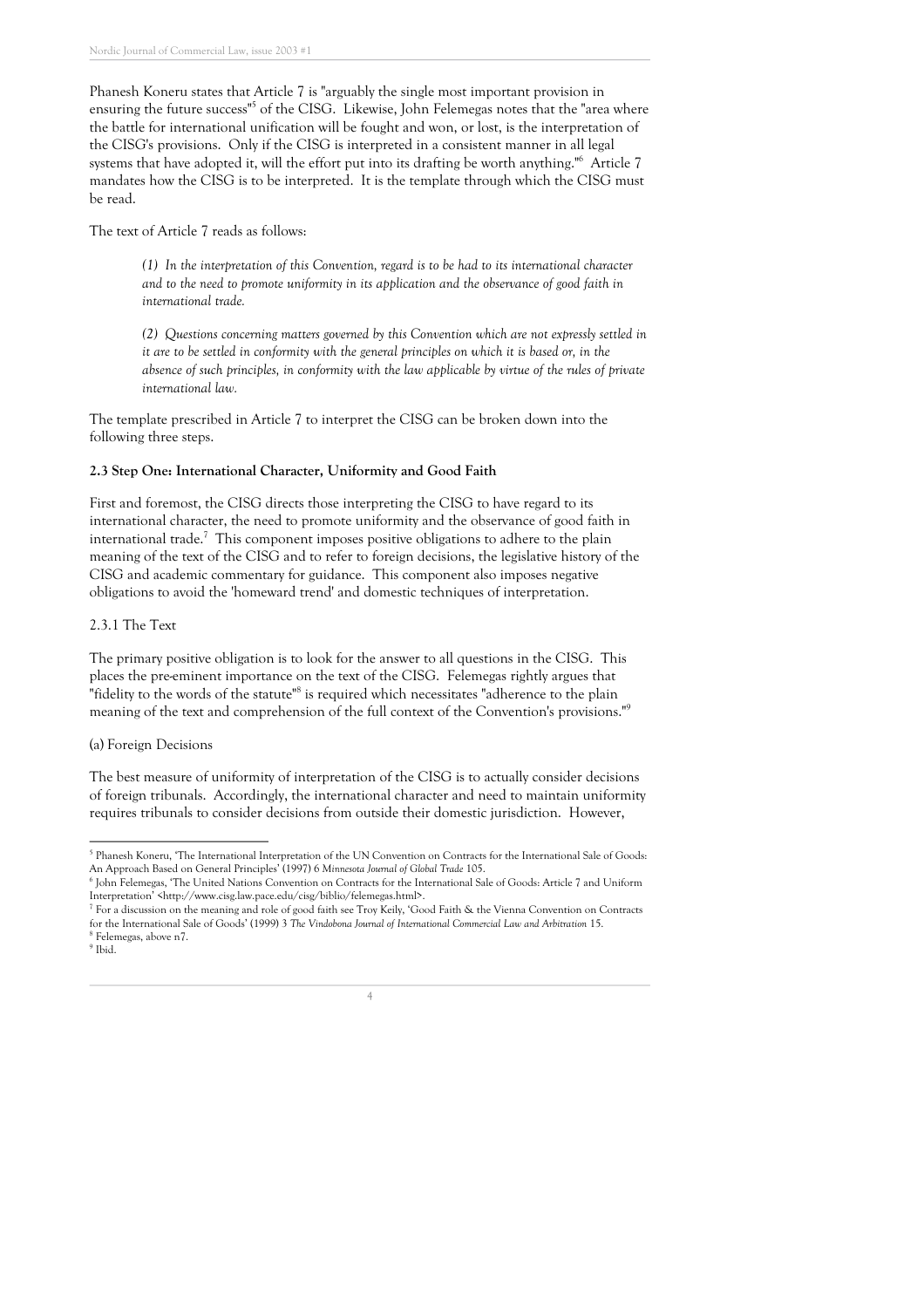there are significant practical problems with this requirement as will be demonstrated in part 6.1 below.

#### 2.3.2 Travaux Preparatoires

Beyond the plain and contextual meaning of the text of the CISG and consideration of foreign decisions, the international character and the need to maintain uniformity requires the use of specific interpretative aids when determining the intended meaning of provisions in the CISG. The negotiation and drafting process of the CISG took many years and, as outlined above, required the involvement of delegates representing countries and legal systems from all corners of the globe. This rich legislative history or the *travaux preparatoires* should be referred to for guidance when interpreting the CISG.

#### (a) Academic Commentary

A further interpretive aid available when determining the application of the CISG is the use of expert academic commentary. The use of academic commentary does not generally sit well with the tradition of common law countries although civil law countries have always been accepted the important role of academic writing.<sup>10</sup> In the context of the CISG however, recognition of its international character and the need to maintain uniformity can only be assisted by the use of academic commentary.

#### 2.3.3 Homeward Trend

The international character of the CISG requires recognition that it is not a piece of domestic legislation but rather a multinational treaty that has been incorporated into the domestic law of counties across the globe whose legal traditions vary considerably. Accordingly, in addition to the positive obligations outlined above mandated by the international character and need to maintain uniformity, these characteristics of the CISG also impose the negative obligation to avoid the 'homeward trend' when interpreting the meaning of the CISG.

The homeward trend is the propensity to interpret an international convention through a domestic lens and in accordance with domestic principles and concepts. It is the "temptation for judges and the parties settling disputes... to look at what is familiar especially as it appears to be so at first glance."<sup>11</sup> When interpreting the CISG, the danger of the homeward trend is most pronounced with the reflex tendency to interpret legal concepts found within the CISG as if they were the same as concepts found in the domestic law or with the over reliance of domestic judicial decisions at the expense of decisions of foreign tribunals.

#### 2.3.4 Domestic Interpretative Techniques

The danger of the homeward trend warns against the reliance on domestic concepts to understand principles in the CISG and the use of foreign decisions. It also requires the use of techniques of legislative interpretation that are different to techniques applied to domestic legislation. Again, this reinforces the view when interpreting the CISG that it is not a normal piece of domestic legislation but an international treaty and that the CISG " should be seen as part of international law in the broad sense and should be entitled to an international, rather

 $^{10}$  Ibid.

<sup>&</sup>lt;sup>11</sup> Bruno Zeller, 'The UN Convention on Contracts for the International Sale of Goods (CISG) - A Leap Forward Towards Unified International Sales Laws ' (2000) 12 *Pace International law Review* 79, 88.

<sup>5</sup>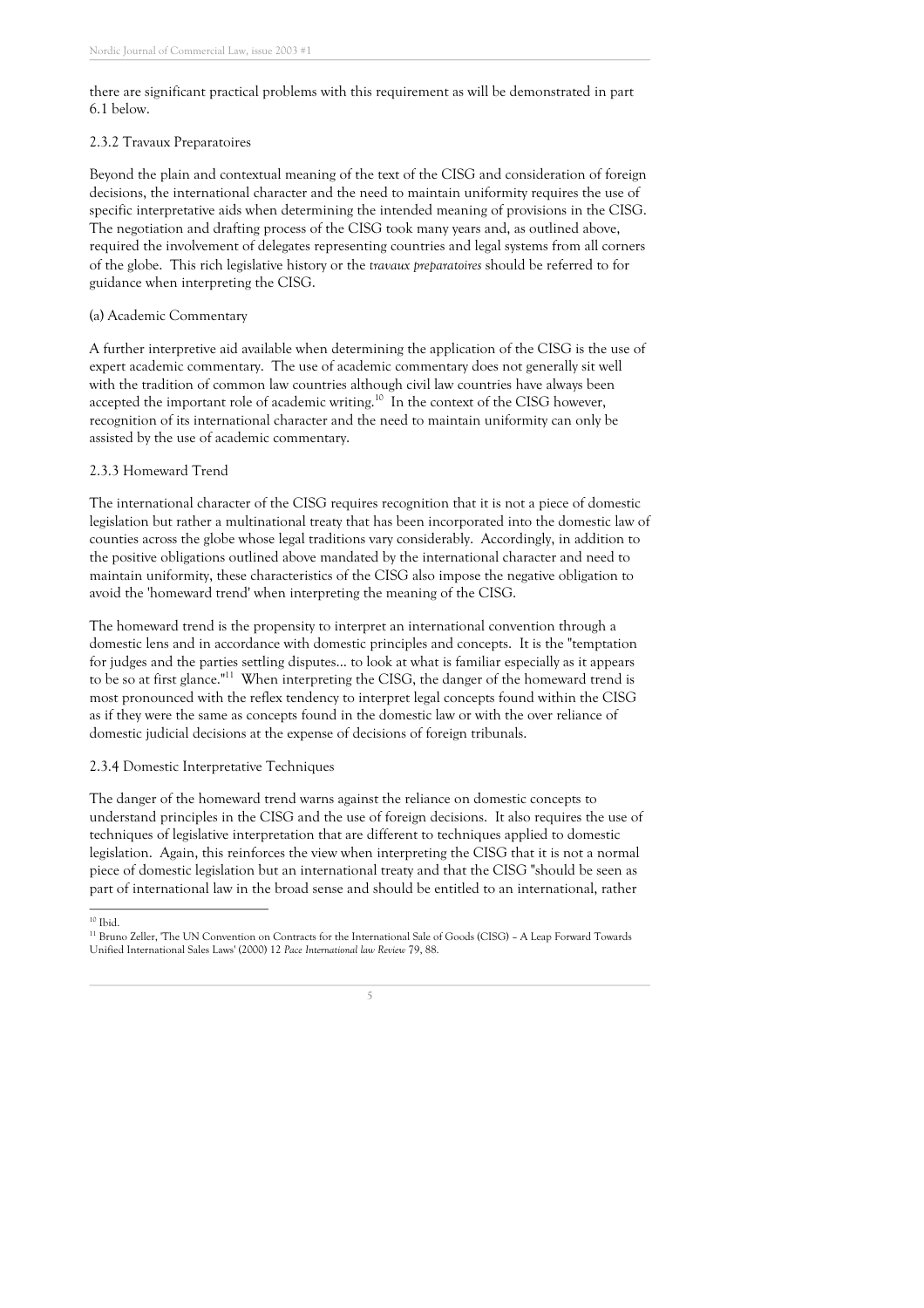than national, interpretation."<sup>12</sup> This warning is particularly pertinent to tribunals in the common law world given the common law tenancy to interpret domestic legislation narrowly. The CISG, however, should be given a broad interpretation as explained by Professor Bonell.

"Instead of sticking to its literal and grammatical meaning, courts are expected to take a much more liberal and flexible attitude to look, wherever appropriate, to the underlying purpose and policies of individual provisions as well as the Convention as a whole."<sup>13</sup>

#### **2.4 Step Two: General Principles of the CISG**

Steps two and three of the interpretation template prescribed by Article 7 are the CISG' s gap filling mechanisms. They come into play where the text of the CISG has left a gap in relation to the legal rights and obligations of a buyer or seller. Such a mechanism is necessary because the CISG is not, and was never intended to be, an exhaustive body of rules providing solutions to all problems. 14

The need to promote a uniform interpretation of the CISG is even more critical where the text of the CISG is silent because of the many divergent approaches that might be taken by tribunals around the world. Accordingly, to maintain a uniform interpretation Article 7(2) first directs those interpreting the CISG to settle matters that are governed by the CISG, but not expressly settled in it, in conformity with the general principles on which it is based. The CISG was designed as autonomous instrument as demonstrated by step two of the interpretation template that directs the reader to seek answers within the CISG by referring to its general principles.

General principles upon which the CISG is based may be both expressly referred to in the CISG, such as the principles of good faith and party autonomy, or inferred from provisions in the CISG, such as the principles of reasonableness and mitigation.<sup>15</sup>

#### **2.5 Step Three: Rules of Private International Law**

The third step of the Article 7 interpretation template is triggered only where the text of the CISG is silent on an issue and an answer is not otherwise provided by application of the general principles upon which the CISG is based. Only after these two steps are exhausted is it permissible to proceed to step three which directs questions to be settled in conformity with the law applicable by virtue of the rules of private international law. Accordingly, it is only at this stage that the CISG ceases to be autonomous and it is permissible to have recourse to the domestic law applicable under choice of law principles.

#### **2.6 Summary: The Steps of the Article 7 Interpretation Ladder**

The importance of maintaining a uniform interpretation of the CISG is enshrined in Article 7. To give effect to this goal, Article 7 offers an interpretation template or interpretation ladder.<sup>16</sup> To summarise, the rungs of this interpretation ladder require that, first, provisions of the CISG

 $^{\rm 12}$  Felemegas, above n7.

 $13$  Ibid.

 $^{14}$  Ibid.  $^{15}$  Ibid.

<sup>&</sup>lt;sup>16</sup> Frank Diedrich, 'Maintaining Uniformity in International Uniform Law Via Autonomous Interpretation: Software Contracts and the CISG' (1996) 8 Pace International Law Review 303, also published at <http://www.cisg.law.pace.edu/cisg/biblio/Diedrich.html>.

<sup>6</sup>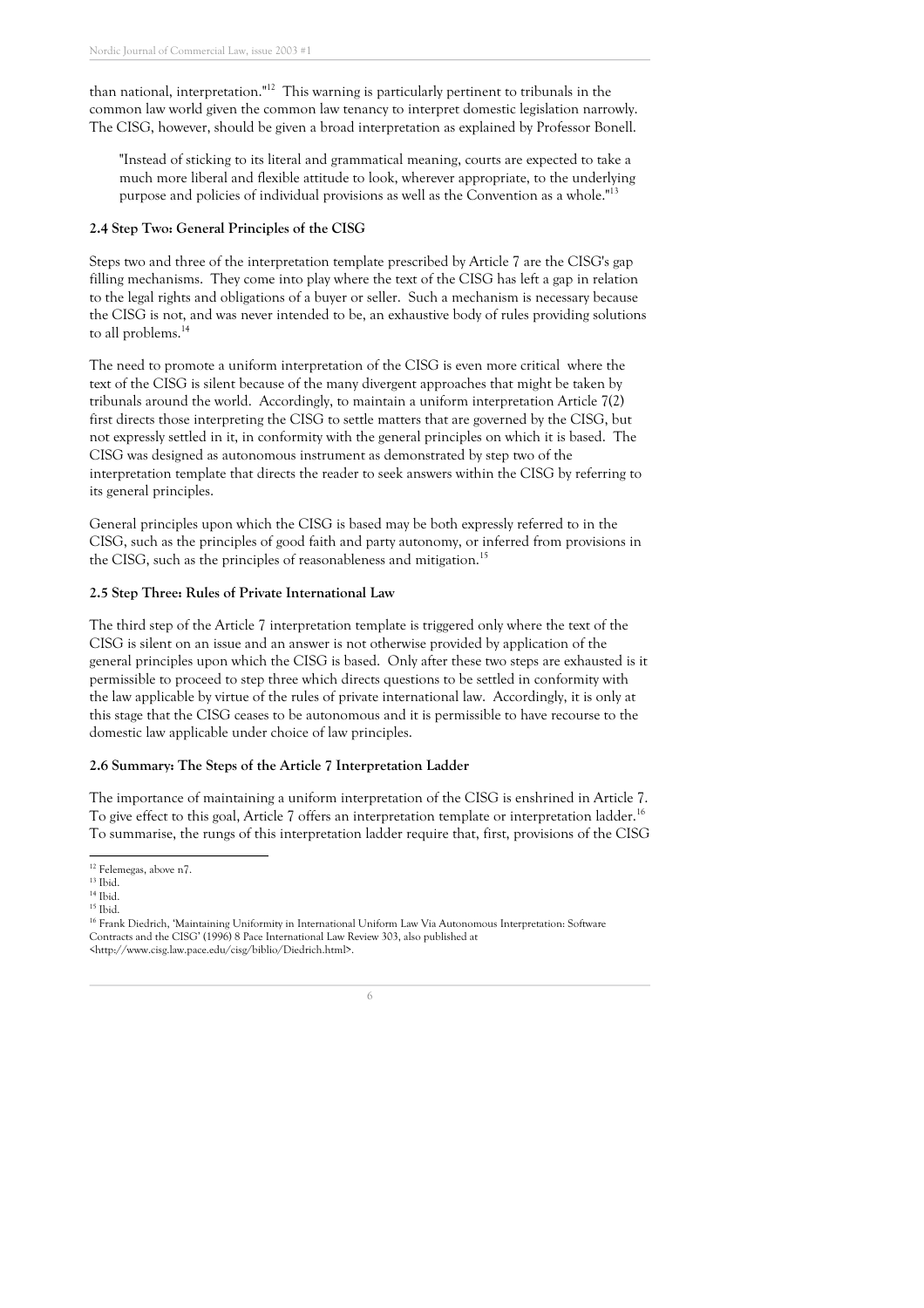be given a plain and contextual meaning with assistance from the CISG' s own legislative history, academic commentary and, importantly, decisions of foreign tribunals. The international character and need to maintain uniformity of the CISG also warn against the homeward trend. That is, the interpretation of the CISG as a domestic statute or in reliance on domestic legal concepts or by recourse only to decisions of domestic tribunals. Where the first rung of the interpretation ladder fails to provide an answer, reference should then be made to the general principles of the CISG. Finally, it is only after these two steps are exhausted without determining the issue that recourse might be made outside the CISG to the domestic law applicable under choice of law principles.

This paper will consider the extent to which the Federal District Court and the Federal Appellate Court in *Zapata* kept in step with the Article 7 interpretation ladder in their respective interpretations of Article 74 of the CISG.

#### **2.7 Article 74 of the CISG: Foreseeable Loss**

Article 74 of the CISG provides the general rule for measuring damages in the case of breach.<sup>17</sup> The text of Article 74 reads as follows.

Damages for breach of contract by one party consist of a sum equal to the loss, including loss of *profit, suffered by the other party as a consequence of the breach. Such damages may not exceed* the loss which the party in breach foresaw or ought to have foreseen at the time of the conclusion of the contract, in the light of the facts and matter of which he then knew or ought to have *known, as a possible consequence of the breach of contract.*

Accordingly, as a general rule, the CISG will award damages to an injured party that are foreseeable as a consequence of the breach. The reference to damages for 'loss of profit' in Article 74 suggest that the purpose underlying an award of damages is to place the injured party in the same economic position the injured party would have been in had the contract been performed. This principle of full compensation is also supported by the legislative history of the CISG. 18

Unfortunately, the interpretation of Article 74 by an American court has already provided an example of a Court succumbing to the homeward trend and ignoring the template for interpreting the CISG set out in Article 7. In *Delchi Carrier S.p.A v Roterex Corp19* the Court found that the "CISG requires that damages be limited by the familiar principle of foreseeability established in *Hadley v. Baxendale*." *Hadley v Baxendale* is a case familiar to common law lawyers as authority on the principle of foreseeability. However, by construing Article 74 by reference to this common law case and legal concept, the Court failed to comply

<sup>&</sup>lt;sup>17</sup> Article 74 must be read together with other provisions of the CISG that regulate the award of damages. Briefly, the relevant provisions are, Article 45(1)(b) and Article 61(1)(b) which establish the right to claim damages; Article 75 and Article 76 that define the method of calculating damages in certain circumstances; Article 77 which sets out the rule of mitigation of damages; Article 79 that establishes rules on exemption from liability for damages due to an impediment to performance and Article 78 that provides that a claim by a party for interest is without prejudice to any claim for damages under Article 74: See Eric C Schneider, 'Cross-Reference and Editorial Analysis: Article 74' <http://www.cisg.law.pace.edu/cisg/text/cross/cross-74.html>. <sup>18</sup> Jeffrey S Sutton, 'Measuring Damages Under the United Nations Convention on the International Sale of Goods' 50 Ohio State law Journal (1989) 737-752; also published at <http://www.cist.law.pace.edu/cisg/biblio/sutton.html>. <sup>19</sup> 71 F.3d 1024 (U.S. Ct. App 2d. Cir. 1995).

<sup>7</sup>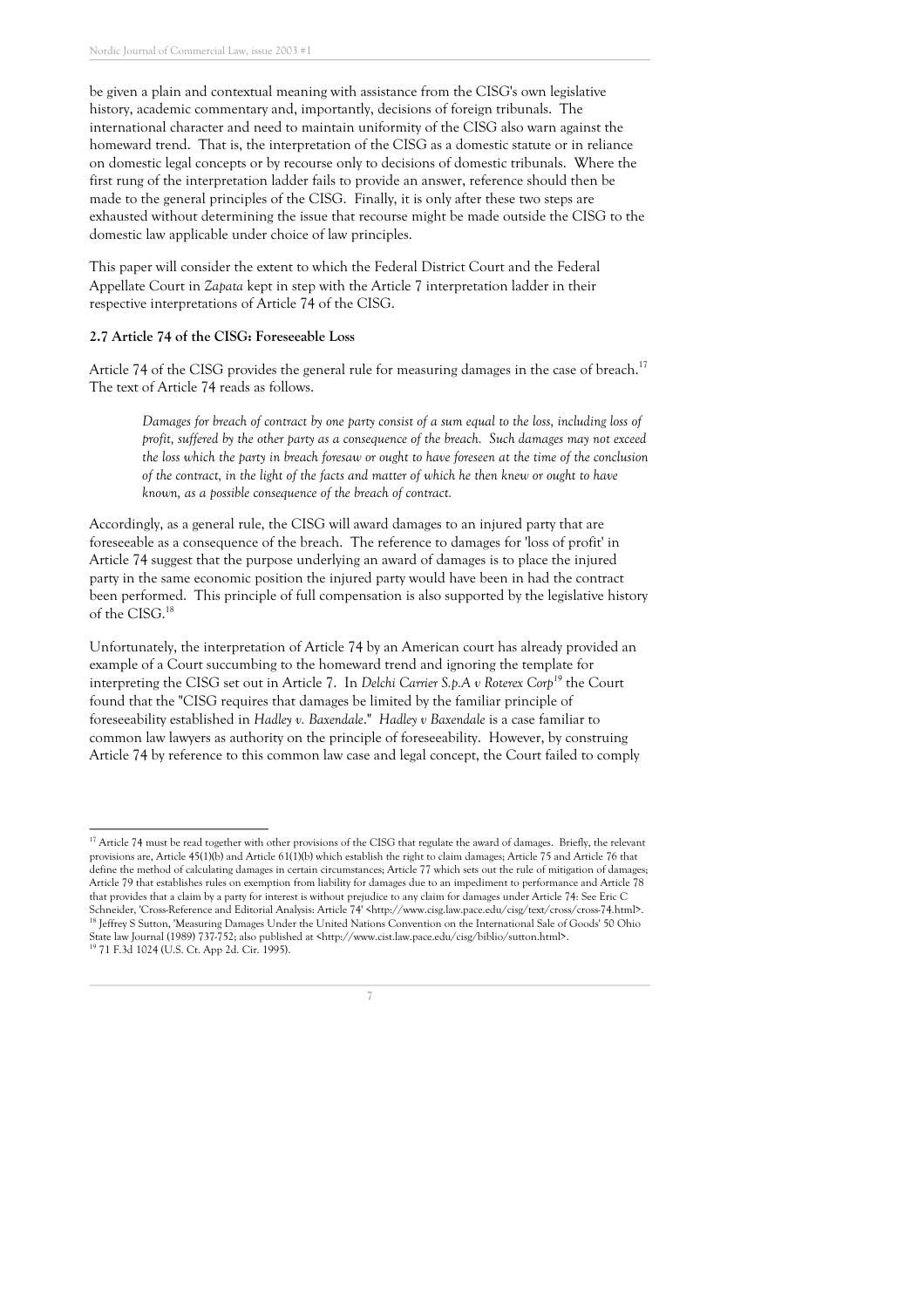with Article  $7.^{20}$  In light of this and many other errors by American courts, the pending appeal to the Supreme Court represents an opportunity to correct the record.

#### **3. THE COOKIE DISPUTE**

#### **3.1 The Facts**

Under Article 1(1)(a) of the CISG, contracts for the international sale of goods are subject to the CISG where the place of business of the parties to the contract are in different states and those states are signatories to the CISG. Zapata was a Mexican company that manufactured tin products in Mexico City. Lenell was an American company that sold cookies. Over a period of four years, Zapata sold some 1,600,000 cookie tins to Lenell valued at approximately US\$950,000. The cookie tins are clearly goods and both Mexico and America are signatories to the CISG. Accordingly, the CISG applied to the contracts for the sale of the cookie tins.

Lenell accepted and used the cookie tins without complaint, but failed to pay for them. Following this, Zapata requested payment of its outstanding account before filling orders for more cookie tins. Lenell responded by threatening not to pay unless all orders were filled. When Zapata ceased future orders Lenell made good its threat and refused payment requiring Zapata to institute proceedings in the Federal District Court of Illinios to recover payment.

Despite Lenell' s recalcitrant conduct throughout the proceedings, in which Lenell continued to deny liability to pay for the cookie tins without any apparent defence, and its efforts to expand the scope and expense of the litigation through unnecessary discovery proceedings, Zapata was ultimately successful in its claim and Lenell was ordered to pay for the cookie tins.

Zapata's legal bill at this stage amounted to approximately US\$550,000, over half of Zapata's claim under the cookie contracts. Accordingly, Zapata ' s apparent success was diminished by Lenell' s obstinate attitude to payment that required Zapata to incur significant legal fees to recover what it was due.

The Federal District Court was then asked to consider whether Zapata could recover from Lenell the legal fees Zapata had incurred as loss under Article 74 of the CISG. The Federal District Court held in the affirmative, which decision was overturned by the Federal Appellate Court and is presently pending an application to appeal to the Supreme Court.

Before proceeding to an analysis of these decisions however, it is necessary to give a context by briefly outlining the attitudes of different jurisdictions to the recovery of legal fees and expenses.

#### **3.2 American Rule – Loss as it falls**

The United States is in the minority of countries to apply the 'American rule ' in relation to legal fees and expenses. Under this general rule, parties to litigation bear their own expenses. That is, the legal expense incurred by each party lies as it falls. This ' every man for himself'

<sup>&</sup>lt;sup>20</sup> Susanne Cook, 'The UN Convention on Contracts for the International Sale of Goods: A Mandate to Abandon Legal Ethnocentricity ' (1997) 16 *Journal of Law and Commerce* 257, also published at <http://www.cisg.law.pace.edu/cisg/biblio/1cook.html>.

<sup>8</sup>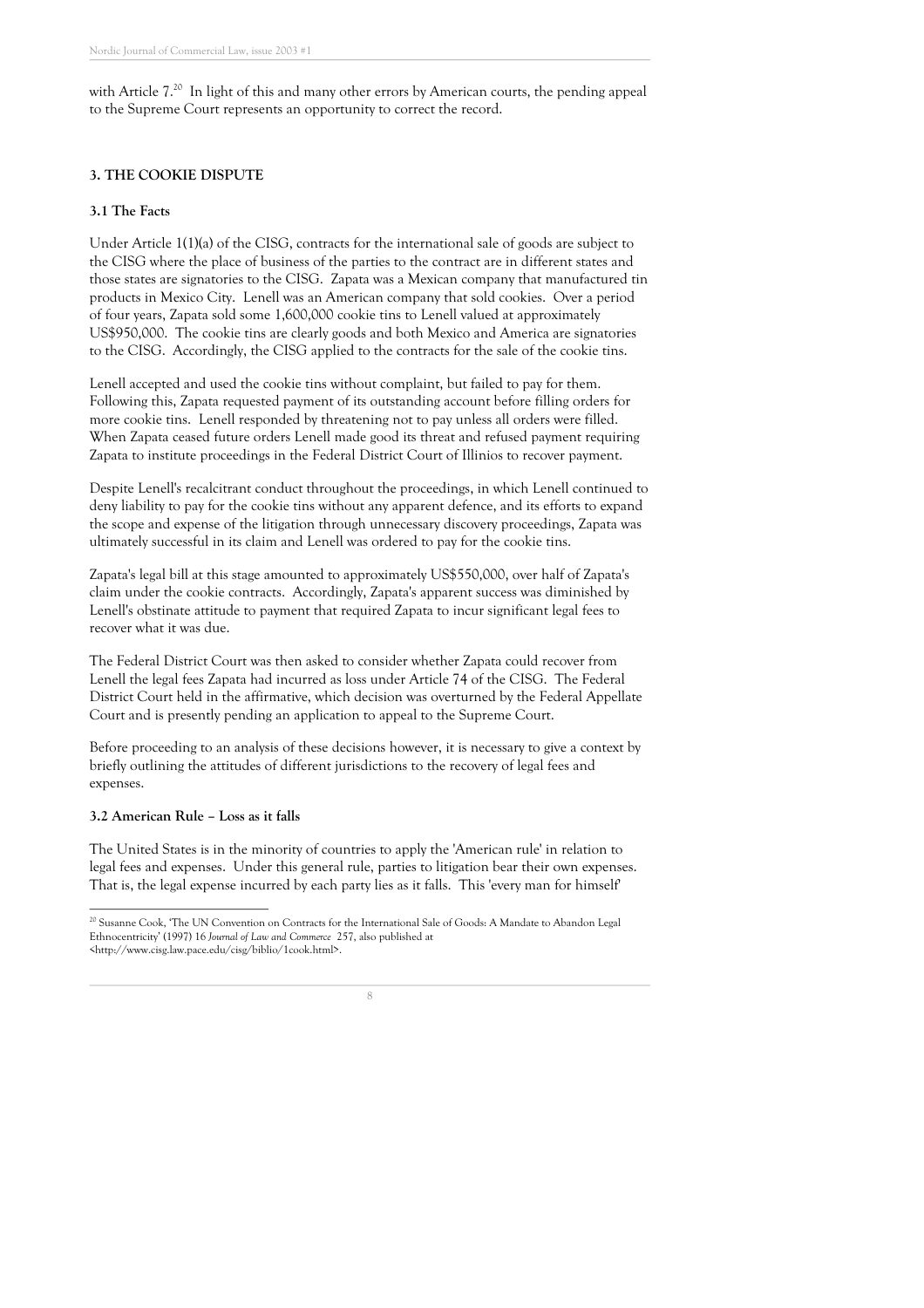approach encapsulated by the American rule is declared to be morally superior because of the uncertain nature of litigation meaning:

" one should not be penalised for merely defending or prosecuting a lawsuit, and ... the poor might be unjustly discouraged from instituting actions to vindicate their rights if the penalty for losing included the fees of their opponents' counsel".<sup>21</sup>

Accordingly, the American rule is inconsistent with the view that loss under Article 74 of the CISG includes legal fees and expenses.

#### **3.3 English Rule – Loss follows the event**

The approach adopted by the majority of the countries around the world has been dubbed the 'loser pays ' or 'English rule '. Under this rule the losing party to litigation is required to pay the legal fees of the winning party. That is, an award of legal costs follows the event of winning. This rule dates back to Roman times and "reflects the rationale that victory is not complete in civil litigation if it leaves substantial expenses uncovered." <sup>22</sup> Unlike the American rule, the English rule is designed to make the prevailing party to litigation whole by placing the winning party in the same economic position it would have been in had the contract been performed.

#### **4. FEDERAL DISTRICT COURT**

#### **4.1 Decision**

Lenell argued before the Federal District Court that, given they were in an American court, the American rule should apply to the proceedings and accordingly Lenell should not be required to pay the legal expenses of the winning party, Zapata. This view was rejected. Rather, the Court found that the plain meaning of loss in Article 74 included the legal fees incurred by Zapata.

#### **4.2 Uniformity and the Homeward Trend**

In what appeared to be a resounding victory for a uniform interpretation of the CISG and recognition of the dangers of the homeward trend, the Court criticised Lenell' s misleading contention "for the parochial application of the American Rule."<sup>23</sup>

The Federal District Court recognised that a uniform interpretation of the CISG mandated universality rather than application of the purely home-town American rule. The Court also referred with approval to the following passage from an earlier decision of an American Court that considered the CISG:

<sup>23</sup> *Zapata Hermanos Sucesores, S.A. v Hearthside Baking Co., Inc., d/b/a Maurice Lenell Cooky Company* (2001) WL 1000927, also published at <http://cisgw3.law.pace.edu/cisg/wais/db/cases2/010828u1.html>.



<sup>&</sup>lt;sup>21</sup> W. Kent Davis, 'The International View of Attorney Fees in Civil Suits: Why is the United States the 'Odd Man Out' in how it pays its lawyers?' (1999) 16 *Arizona Journal of International & Comparative Law* 361, 401; see also John Yukio Gotanda, 'Awarding Costs and Attorneys ' Fees in International Commercial Arbitration' (1999) 21 *Michigan Journal of International Law*

<sup>1,</sup> 10.

<sup>&</sup>lt;sup>22</sup> Davis, above n20.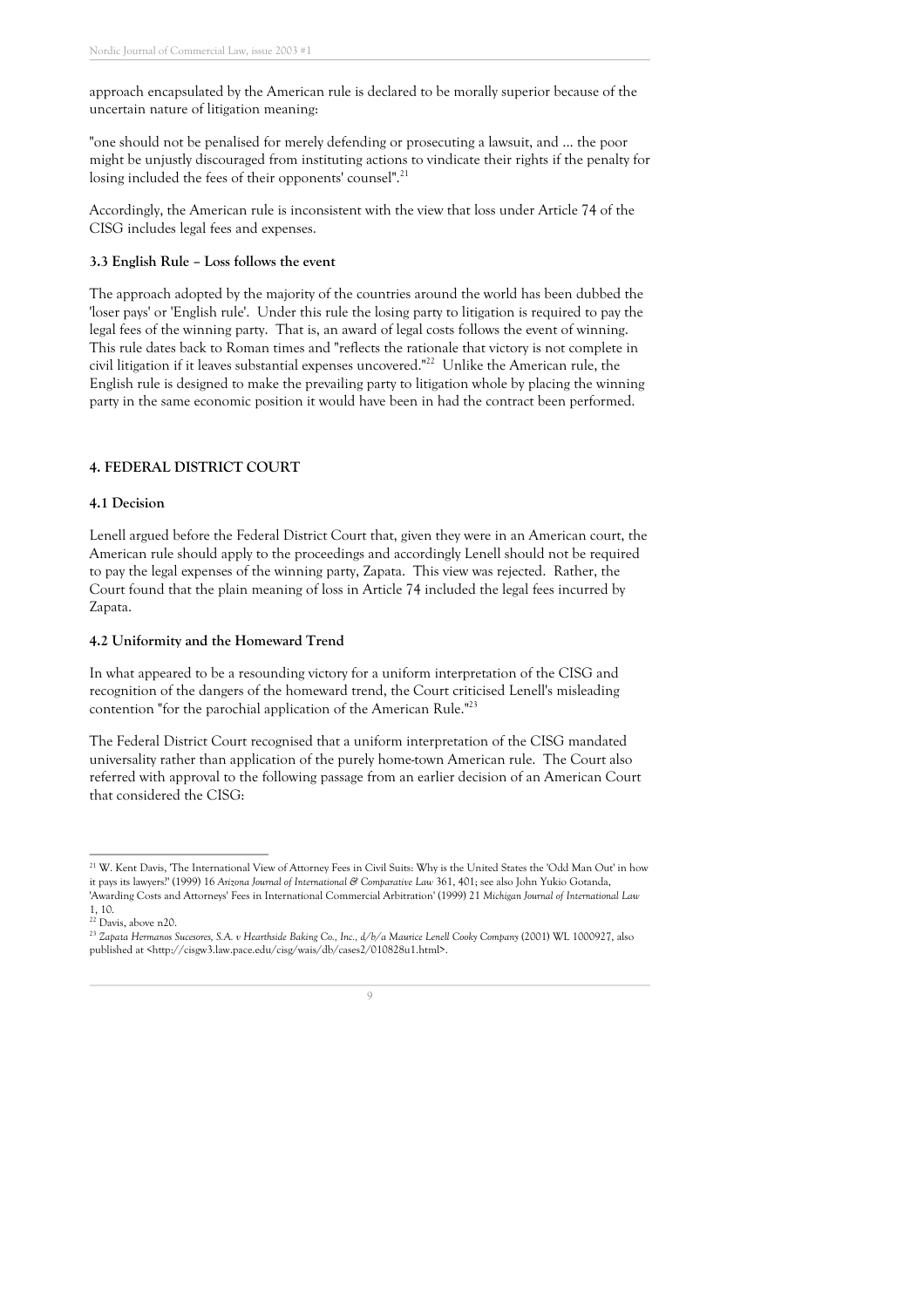"One of the primary factors motivating the negotiation and adoption of the CISG was to provide the parties to international contracts for the sale of goods with some degree of certainty as to the principles of law that would govern potential disputes and remove the previous doubt regarding which party ' s legal system might otherwise apply... Courts applying the CISG cannot, therefore, upset the parties ' reliance on the Convention by substitution familiar principles of domestic law when the Convention requires a different result. We may only achieve the directives of good faith and uniformity in contracts under the CISG by interpreting and applying the plain language of [the CISG]".  $^{24}$ 

#### **4.3 Plain Meaning**

Having rejected the application of the American rule, the Court resolved the issue of whether Zapata was entitled to payment of its legal fees and expenses by Lenell by focusing on the plain language and meaning of Article 74. As explained by the Court, "[w]hen the searchlight of analysis is thus properly focused on the language of the Convention without any inappropriate overlay from the American Rule, the question becomes a simple one.<sup>"25</sup>

Referring to the language of Article 74, the Court held that "the normal unstrained reading of Article 74... calls for [Zapata's] recover of its attorneys' fees as foreseen consequential damages." <sup>26</sup> That is, Lenell "foresaw or should have foreseen that if Lenell failed to pay for the tins that it ordered, received and accepted, [Zapata] would incur litigation costs including attorneys fees, to seek payment of the invoices for said tins."<sup>27</sup>

#### **4.4 Legislative History**

The Court also found support for its decision that loss under Article 74 included legal fees and expenses in the CISG' s legislative history. The Court noted that, in the context of discussion on appropriate interest rates payable on damages under the CISG, the drafters of the CISG intended to protect the "injured seller's make-whole expectations".<sup>28</sup> The Court then commented that Zapata could only be made whole "by freeing its damages recovery from the burden of attorney's fees."<sup>29</sup>

In its discussion on the American rule, the Federal District Court recognised that the American rule was at odds with the approach adopted by the majority of commercial jurisdictions and that the American rule fails to place "the winners in contract disputes in the same economic position as if the breaching parties had performed their required obligations under the contracts".<sup>30</sup> The legislative history of the CISG does support the view that the policy underlying Article 74 of the CISG is to award damages such that the injured party is in the same economic position it would have been in had the contract been performed.

<sup>24</sup> *MCC-Marble Ceramic Ctr., Inc. v Ceramica Nuova D'Agostino, S.F.A.,* 144 F.3d 1384,1391 (11th Cir. 1998).

<sup>25</sup> *Zapata Hermanos Sucesores, S.A. v Hearthside Baking Co., Inc., d/b/a Maurice Lenell Cooky Company* (2001) WL 1000927, also published at <http://cisgw3.law.pace.edu/cisg/wais/db/cases2/010828u1.html>.

<sup>26</sup> Ibid.

 $27$  Ibid. The court referred to a stipulation entered into by the litigants prior to the trial.

 $^{28}$  Ibid.

 $29$  Ibid. <sup>30</sup> Ibid.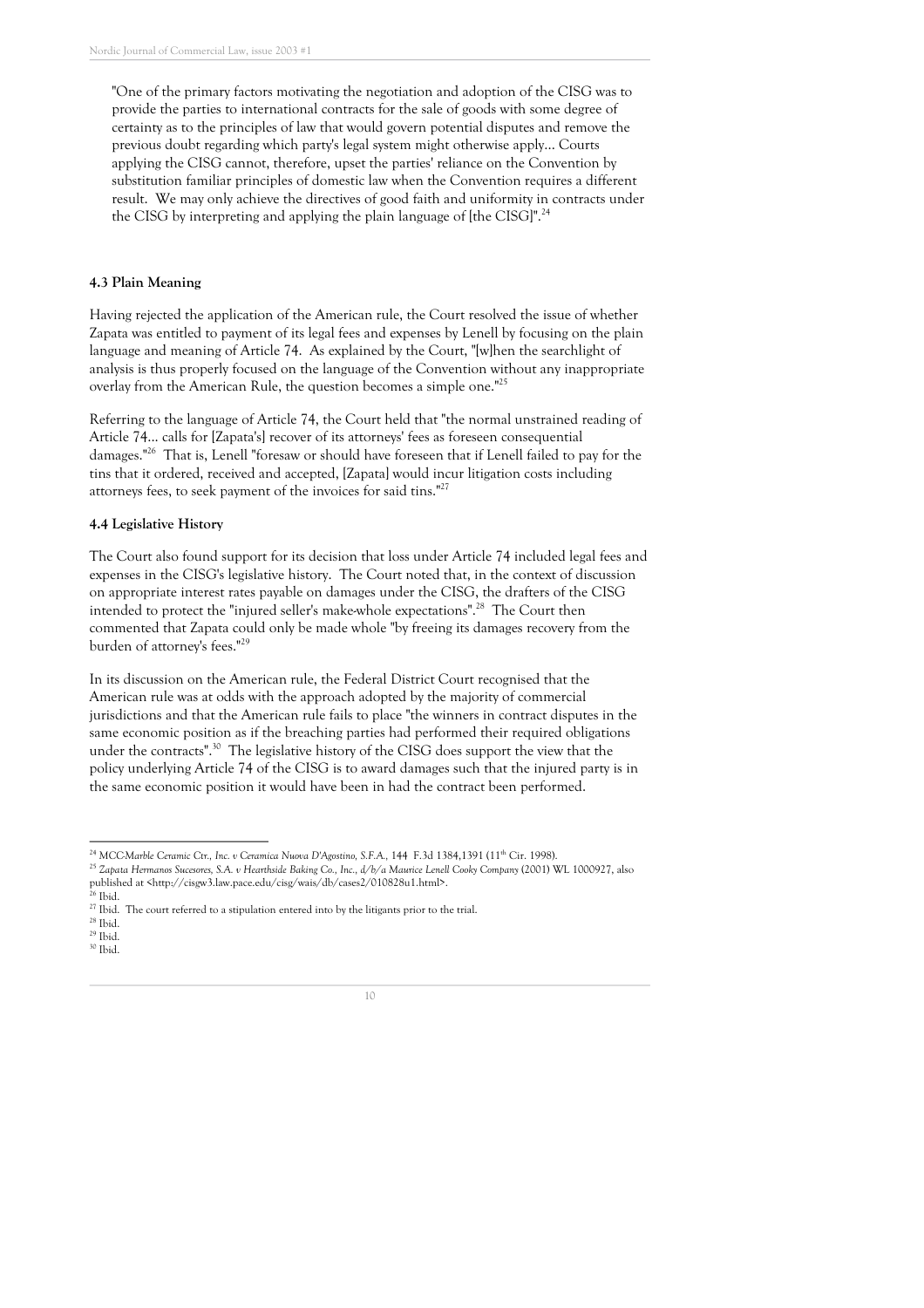#### **4.5 Foreign cases**

Importantly, the Court also referred to decisions of foreign tribunals that purportedly supported the proposition that Article 74 loss included legal fees. Unfortunately, the reference to these foreign decisions was fleeting and the Court failed to analyse these decisions in any depth. As will be discussed in part 6.1 below, a closer analysis of these foreign decisions suggests the Court' s unquestioning reliance on these decisions was misguided.

#### **4.6 Comment**

The Federal District Court made one significant omission in its decision. Despite keeping in step with the interpretation template set out in Article 7, the Court neglected to state that Article 7 was the provision actually guiding the Court in its interpretation. The Court failed to refer to Article 7.

In any event, the Court did pay due regard to the plain meaning of the text of Article 74 and sought assistance from decisions of foreign tribunals and the legislative history of the CISG. Also, the Court was mindful of the need to promote a uniform interpretation of the CISG and to avoid the lure of the homeward trend by rejecting automatic application of the American rule. Further, as the Court found Article 74 expressly settled the question in the affirmative that legal fees and expenses could be recovered as loss, the Court did not proceed to consider the CISG' s gap filling mechanisms. Accordingly, the decision of the Federal District Court did respect the mandate of Article 7. However, whether the decision was correct is altogether a different issue.

#### **5. FEDERAL APPELLATE COURT**

#### **5.1 Decision**

Judge Posner, writing the unanimous judgment of the Federal Appeal Court, overturned the decision of the Federal District Court and held that Zapata could not recover its legal fees and expenses as loss under Article 74 of the CISG for two reasons. First, Posner J held that the award of legal fees and expenses was not a substantive issue governed by the CISG but a procedural issue to be determined by the law of the forum. And second, Posner J held that, in any event, the CISG does not allow for the recovery of legal fees and expenses.

This paper will now consider each of these arguments and concludes that, whilst the ultimate decision of the Federal Appellate Court was correct and the CISG does not allow for the recovery of legal fees, the methodology and path employed by the Court in reaching its end decision was flawed.

#### **5.2 Substance v Procedure**

Article 4 of the CISG stipulates that the CISG "governs only the formation of the contract of sale and the rights and obligations of the seller and buyer arising from such a contract." While Posner J did not expressly refer to Article 4, he noted that.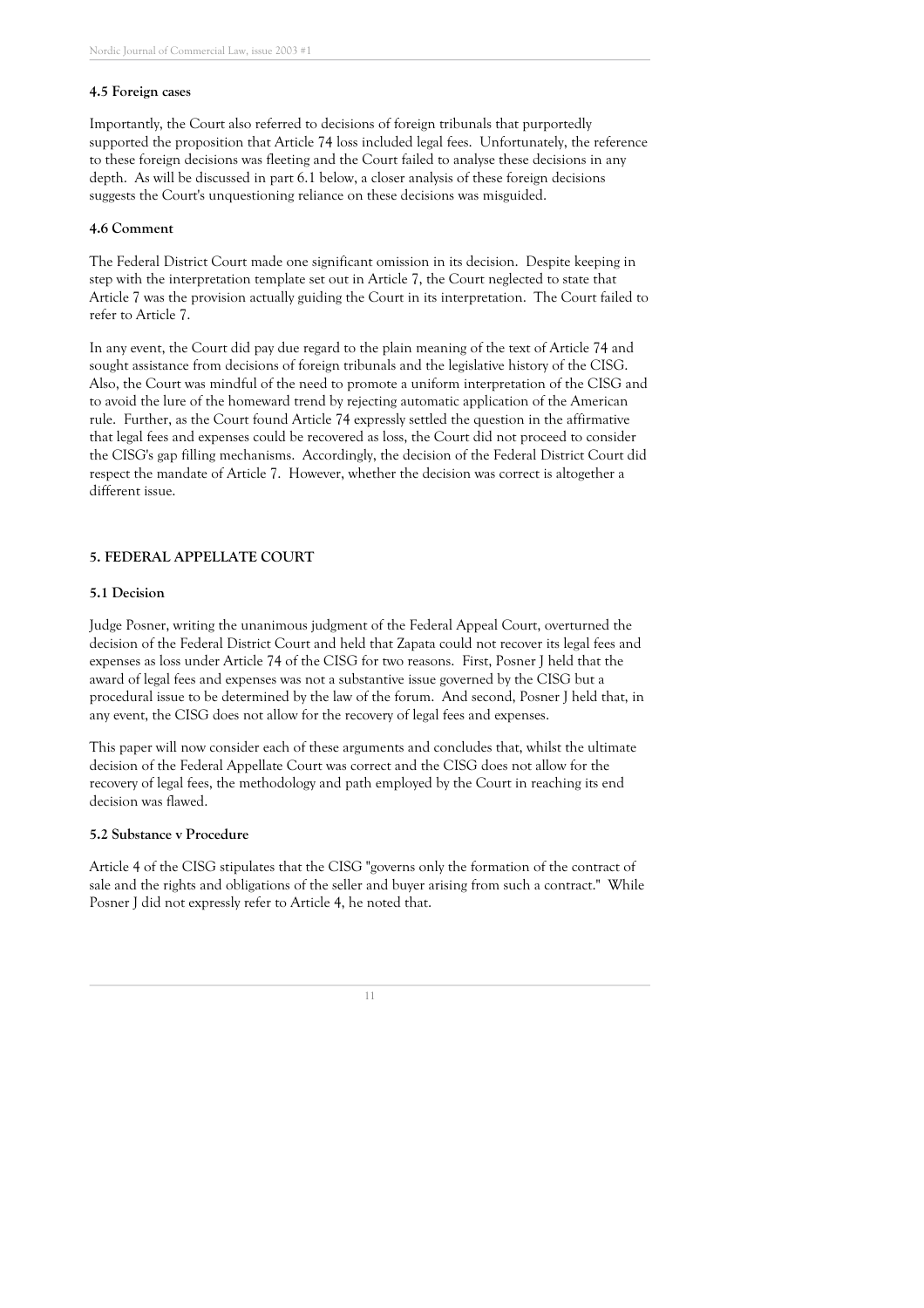"The Convention is about contracts, not about procedure. The principles for determining when a losing party must reimburse the winner for the latter' s expense of litigation are usually not a part of a substantive body of law, such as contract law, but a part of procedural law. For example, the 'American rule ' , that the winner must bear his own litigation expenses, and the 'English rule ' (followed in most other countries as well), that he is entitled to reimbursement, are rules of general applicability."

In effect, Posner J held that the CISG governs substantive issues in relation to the formation of contract and the rights of parties, but not procedural issues. Further, Posner J held that principles governing the recovery of legal fees are generally procedural. Accordingly, he found that this issue should be determined by the procedural law of the forum, being the State of Illinios which applies the American rule.

There are significant problems with this approach. First and foremost, the approach taken to determining whether a particular rule is substantive or procedural has significant potential to detrimentally impact on a uniform interpretation of the CISG. For example, on Posner J' s approach it is open for a Court to merely declare an issue to be procedural and not substantive and therefore outside the scope of the CISG. For this reason, commentators note that extreme caution must be taken in labelling a rule as procedural or substantive and that the "label that the state law bears should be irrelevant."<sup>31</sup> Rather, the CISG should be given the widest possible interpretation guided by Article 7 and the urgency of uniformity. However, the analysis of the procedural and substantive law issue offered by Posner J was relatively dismissive and represents a detrimental precedent for the future interpretation and application of the CISG. 32

The preferred approach is to consider whether the substance of the dispute, in this instance whether a party could recover legal costs, is a matter governed by the CISG interpreted in accordance with Article 7, not merely to consider whether a matter is generally considered procedural or substantive under domestic law. Only this approach ensures a uniform interpretation of the CISG.

#### **5.3 Article 74: International Character, Uniformity & Good Faith?**

The decision of the Federal District Court relied on the plain meaning of Article 74 of the CISG to hold that loss included legal fees and expenses. The Federal Appeal Court, after holding that this was a matter governed by the domestic procedural law of the forum and therefore outside the purview of the CISG, also considered whether legal fees could otherwise be recovered as loss under the CISG. It is not clear why the Court also considered this issue after holding that the matter was not one governed by the CISG. Indeed, the arguments were not even offered by the Court as alternatives but merely presented together, adding to the confusion. This demonstrates a misunderstanding by the Court of the operation of the CISG and provides a disappointing and potentially misleading template for future courts or tribunals seeking to interpret and apply the CISG.

<sup>&</sup>lt;http://cisgw3.law.pace.edu/cisg/biblio/felemegas4.html>.



<sup>31</sup> John O Honnold quoted in Albert H Kritzer 'Editorial Remarks: Delchi Carrier S.p.A. v. Rotorex Corp.'

<sup>&</sup>lt;http://www.cisg.law.pace.edu/cisg.wais/db/editorial/951206u1editorial.html>.

<sup>&</sup>lt;sup>32</sup> John Felemegas, 'An Interpretation of Article 74 CISG by the U.S. Circuit Court of Appeals'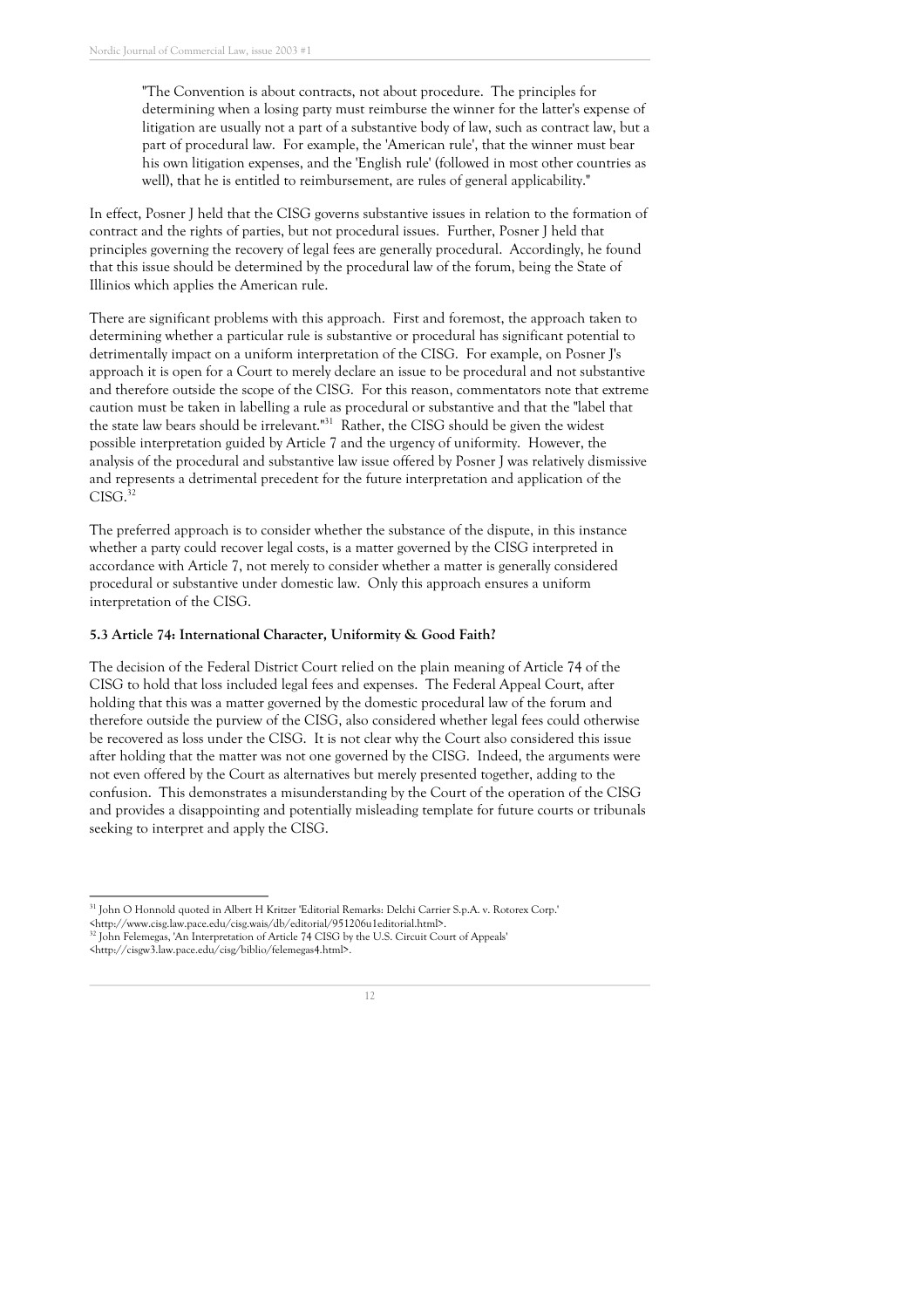The Federal Appeal Court rejected the decision of the Federal District Court and found that the loss under Article 74 of the CISG did not include legal fees and expenses. In reaching this conclusion, the Federal Appeal Court noted that there:

"is no suggestion in the background of the Convention or the cases under it that 'loss ' was intended to include attorneys' fees, but no suggestion to the contrary either."<sup>33</sup>

It is true that the legislative history of the CISG does not expressly indicate one way or the other whether loss was intended to include attorneys ' fees. However, the legislative history does detail the underlying policy of Article 74, being to make the injured party whole, which is relevant when determining the legal fees issue. This aspect of the CISG' s legislative history was completely ignored by the Federal Appeal Court.

Also, the suggestion that there is no case law able to shed light on the issue is clearly incorrect and demonstrates a disturbing reluctance to look for or consider decisions of foreign tribunals. It is true to say that no American case law has considered the payment of legal fees under Article 74, but as was recognised by the Federal District Court, there were several decisions of foreign tribunals that had considered the issue. The Federal Appeal Court' s reluctance to consider judgments from beyond the borders of the United States jeopardises a uniform interpretation of the CISG and is contrary to the principles set out in Article 7.

The Court' s reluctance to consider foreign judgments is made worse by the Court' s reference to other American court decisions in relation to domestic sales legislation to support the proposition that:

"it seems apparent that 'loss ' does not include attorneys ' fees incurred in the litigation for a suit for breach of contract, though certain pre-litigation legal expenditures, for example expenditures designed to mitigate the plaintiff' s damages, would probably be covered as 'incidental' damages." 34

This passage from Posner J' s judgment was supported by reference to decisions of American courts. The reference to 'incidental damages ' demonstrates how the homeward trend and reliance on domestic legal concepts and decisions to inform the meaning of the CISG undermines the uniformity of the CISG. Article 74 speaks of consequential damages. There is no reference to incidental damages in Article 74 or the CISG. Rather, incidental damages are a concept found in the domestic American sales legislation and are in fact defined and distinguished from consequential damages. <sup>35</sup> The decision of the Court has thus opened the door for pre-litigation legal expenses to be recovered as incidental damages under the CISG which is a category of damages that the CISG does not recognise.

#### **5.4 General Principles of the CISG**

Having satisfied itself that the plain meaning of Article 74, assisted by the CISG' s legislative history and 'lack' of case law, suggested that legal fees could not be recovered as loss, the Court also referred to Article 7(2) in stating that:

<sup>33</sup> *Zapata Hermanos Sucesores, S.A. v Hearthside Baking Co., Inc., d/b/a Maurice Lenell Cooky Company* 313 F. 3d 385, also published at <http://cisgw3.law.pace.edu/cisg/wais/db/cases2/021119u1.html>.  $34$  Ibid.

<sup>35</sup> Felemegas, above n31.

<sup>13</sup>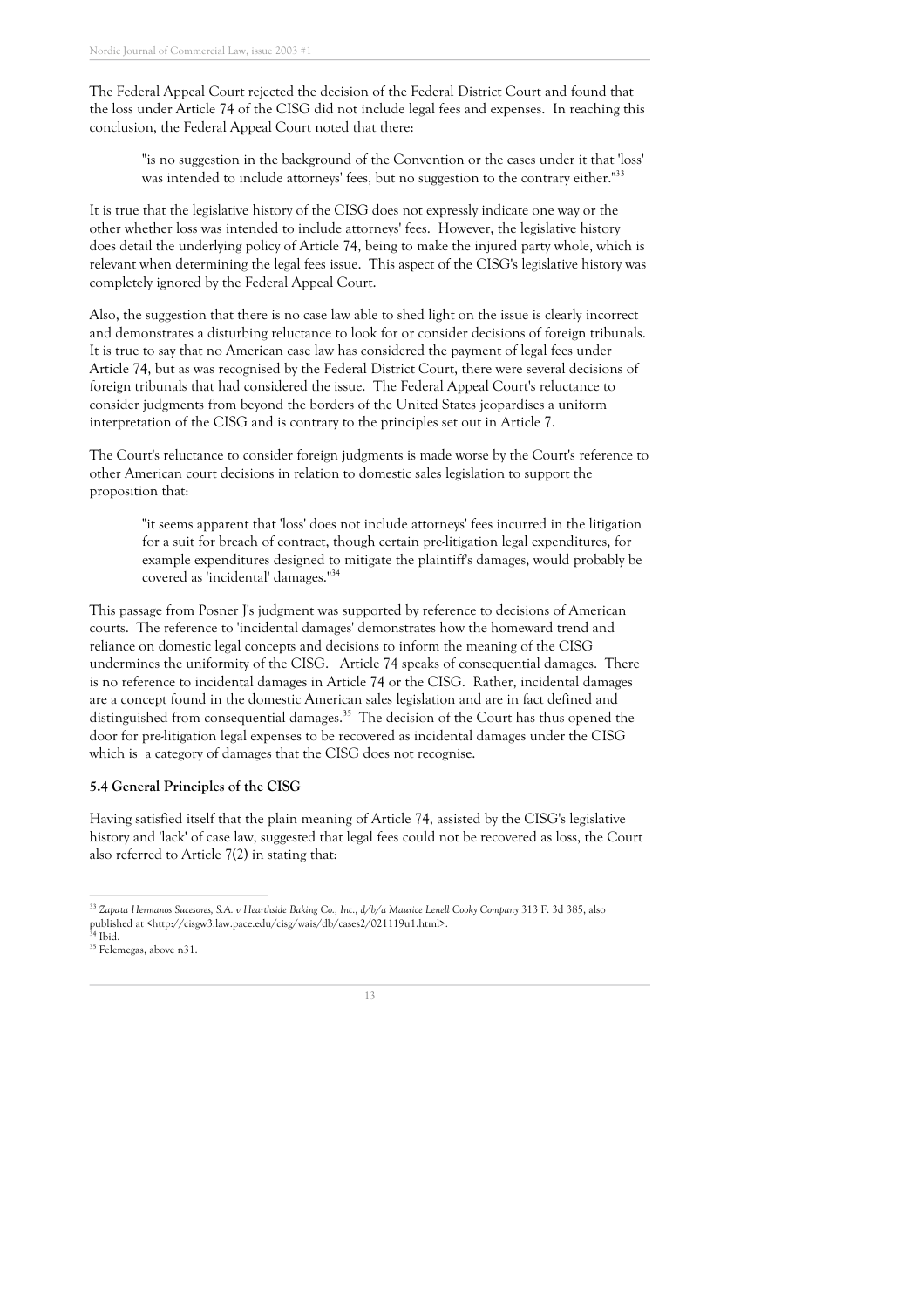"there are no 'principles ' that can be drawn out of the provisions of the Convention for determining whether 'loss' includes attorneys' fees".<sup>36</sup>

There is an inherent contradiction in this statement that demonstrates a complete misunderstanding by the Court of the operation of Article 7(2). The Court had previously stated that the issue of legal fees was not a substantive issue governed by the CISG but a procedural issue governed by the procedural law of the forum. It concluded that legal fees are not an issue governed by the CISG. However, Article 7(2) would only need to be considered by the Court if the payment of legal fees was a matter governed by the CISG because Article 7(2) only operates to fill gaps by the application of general principles of the CISG in relation to "[q]uestions concerning matters governed by this Convention." On the one hand, the Court stated that the payment of legal fees is a procedural matter not governed by the CISG but then analyses this issue under Article 7(2) which only applies to matters governed by the CISG.<sup>37</sup>

Putting this somewhat confusing anomaly to one side, it is also concerning to note the dismissive examination by Posner J of the general principles of the CISG. Posner J merely offered the statement that there were no general principles concerning loss and legal fees. In so doing, the Posner J ignored a general principle expressly referred to by the Federal District Court, being the principle of full compensation. As discussed above, this general principle can be derived both from the text of Article 74 which provides for damages for loss, including loss of profit, and from the legislative history of the CISG which clearly states that the policy underlying the damages provisions in the CISG is to place the injured party in the same position he would have been in had the contract been performed. The general principle of full compensation could be used to assist an interpretation of loss in Article 74 that includes legal fees and expenses so as to fully compensate the injured party.<sup>38</sup>

#### **5.5 Rules of Private International Law**

After a derisory examination and conclusion by the Court that there were no general principles to be drawn from the CISG in relation to loss and legal fees, the Court stated that:

"by the terms of the Convention itself the matter must be left to domestic law (i.e., the law picked out by 'the rules of private international law, ' which means the rules governing the choice of law in international legal disputes)." 39

The Court failed to examine the choice of law rules or to expressly state the domestic law that would apply as a result. However, it is inferred from the judgement that this process lead to the application of the American rule and thus the Court had reached the same conclusion by two different means. First the Court held that the American rule applied because it was a procedural issue beyond the scope of the CISG. And second, the Court found that as there were no general principles in relation to loss and legal fees and that therefore the issue was to be determined by the domestic law applicable under the choice of law principles - being the American rule as the law of the State of Illinios.

<sup>39</sup> *Zapata Hermanos Sucesores, S.A. v Hearthside Baking Co., Inc., d/b/a Maurice Lenell Cooky Company* 313 F. 3d 385, also published at <http://cisgw3.law.pace.edu/cisg/wais/db/cases2/021119u1.html>.



<sup>36</sup> *Zapata Hermanos Sucesores, S.A. v Hearthside Baking Co., Inc., d/b/a Maurice Lenell Cooky Company* 313 F. 3d 385, also published at <http://cisgw3.law.pace.edu/cisg/wais/db/cases2/021119u1.html>.

<sup>37</sup> Harry Flechtner & Joseph Lookofsky 'Viva Zapata! America Procedure and CISG Substance in a U.S. Circuit Court of Appeal' (2003) 7 *The Vindobona Journal of International Commercial Law and Arbitration* 93, 100. <sup>38</sup> Felemegas, above n30.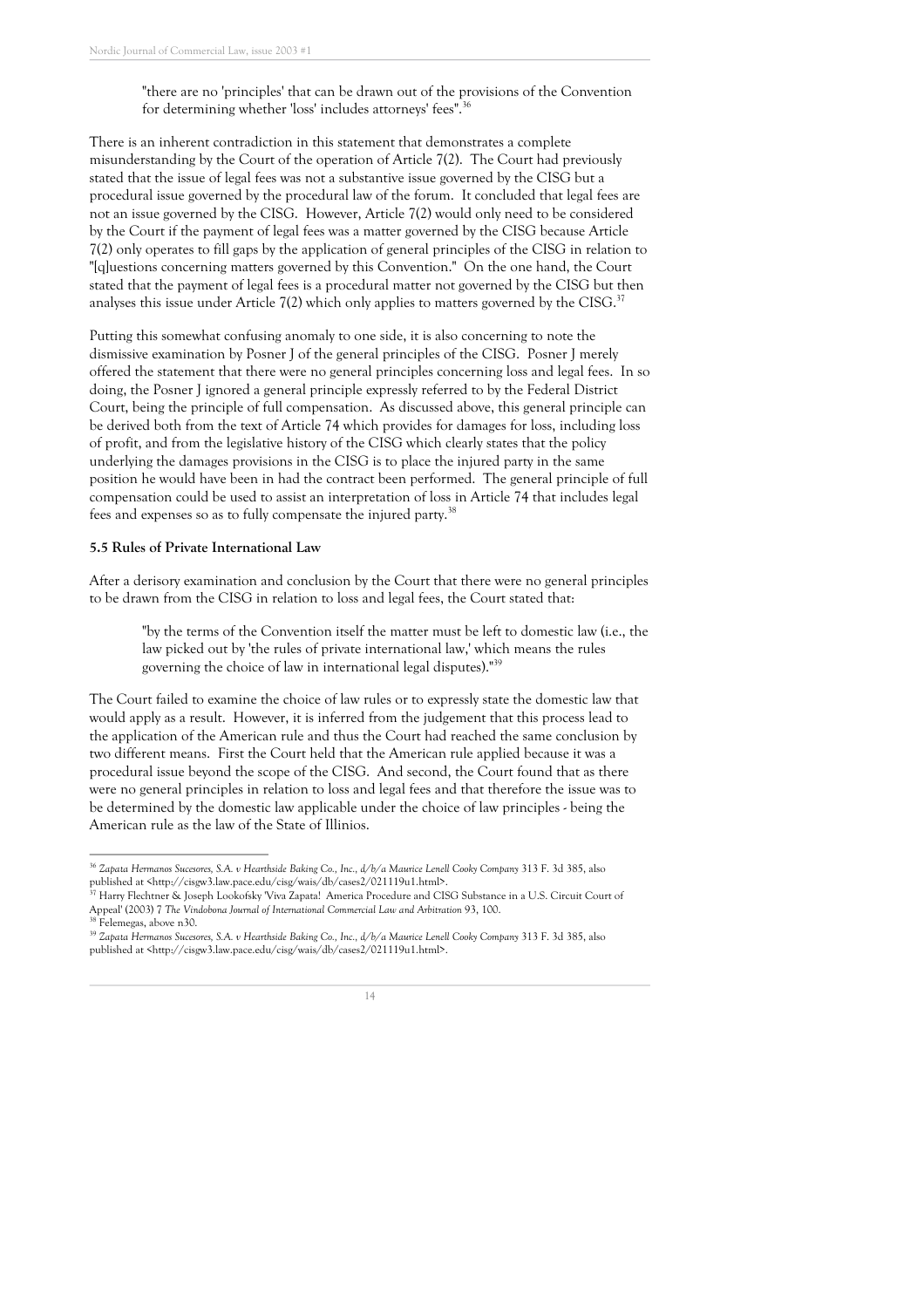Commentators have noted the danger posed by courts who too quick take recourse to the rules of private international law in interpreting the CISG in accordance with Article 7. Courts may take this avenue as it offers an easy gap filling solution rather than examining and relying on general principles of the CISG. For example, Gyula Eorsi stated that "it is enough to state that no general principles can be found and therefore the only way out is to resort to private international law." 40

This indeed may have occurred in this case. It appears that Posner J' s brief examination and dismissal of the contention that legal fees were included as loss under Article 74 of the CISG was merely intended as an exercise to lead to the conclusion that the American rule should apply "by the terms of the Convention itself<sup>141</sup> under the rules of private international law. This is not to suggest that the conclusion of the Court of Appeal in this regard was wrong. However, the uniform interpretation of the CISG and its ultimate success as a harmonised law demands that courts around the world respect Article 7. The Court of Appeal failed to respect the mandate of Article 7.

#### **5.6 Anomalies**

To further support the Court's contention that loss in Article 74 does not include legal fees, the Court identified two anomalies that would result from this interpretation.

First, the Court noted that while a party who successfully brought a breach of contract claim may recover its legal fees as loss under Article 74, the CISG does not provide for the successful defendant. There is no comparable provision in the CISG that would enable a party who successfully defended a breach of contract claim to recover the loss it suffered as a consequence of incurring legal fees. The CISG requires a breach of contract to trigger the right to damages. A defendant successfully defending a breach of contract claim would not be able to refer to a breach to trigger a damages claim.

This successful defendant anomaly was an important point identified by the Court of Appeal. The impact of the successful defendant anomaly on the interpretation of Article 74 of the CISG will be further considered in part 6.2 below.

The second anomaly identified by the Court of Appeal considers whether a successful plaintiff could waive its rights under Article 74 of the CISG to the payment of legal fees in favour of the domestic law where that domestic law is more generous, that is, where the plaintiff would be better off under the domestic law. This anomaly gives rise to a further issue which the Court did not consider in detail, namely, how the quantum of legal fees under Article 74 should be determined. This issue will also be considered below.

#### **5.7 Comment**

Unlike the Federal District Court, the decision of the Federal Appeal Court showed little regard for Article 7. Accordingly, the decision of the Federal Appeal Court sets a dangerous precedent for future courts and tribunals and may undermine the uniform interpretation of the CISG. However, the finding of the Federal Appeal Court, that legal fees are not included

<sup>40</sup> Gyula Eorsi quoted in Felemegas, above n31.

<sup>41</sup>Zapata Hermanos Sucesores, S.A. v Hearthside Baking Co., Inc., d/b/a Maurice Lenell Cooky Company 313 F. 3d 385, also published at <http://cisgw3.law.pace.edu/cisg/wais/db/cases2/021119u1.html>.

<sup>15</sup>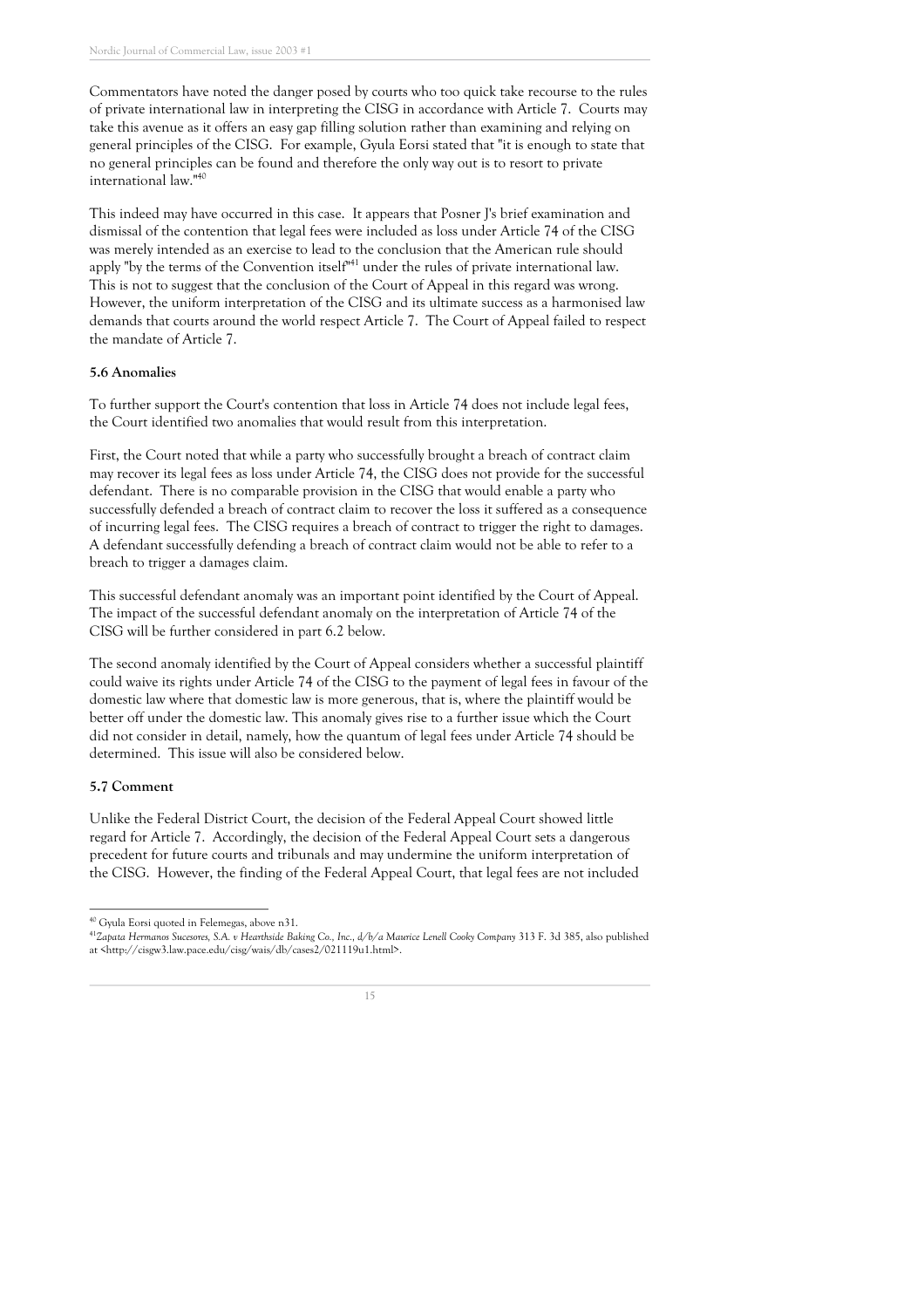as loss under Article 74, is arguably correct. This paper will now set out the method and reasons that justify this conclusion but will, unlike the Federal Appeal Court, conform to the mandate of Article 7.

Before proceeding it is worthy to note one further comment of the Federal Appeal Court. After finding that a party could not recover legal fees under the CISG the Court stated the following.

"And how likely is it that the United States would have signed the Convention had it thought that in doing so it was abandoning the hallowed American rule?"<sup>42</sup>

This comment reveals that the Federal Appeal Court was predisposed to its own domestic law and susceptible to the homeward trend and unwilling to recognise and respect the CISG' s international character and need for uniformity that is required by Article 7.

#### **6. DOES ARTICLE 74 ALLOW THE RECOVERY OF LEGAL FEES?**

#### **6.1 Step One: International Character, Uniformity and Good Faith**

#### 6.1.1 The Text

Article 7(1) requires an interpretation of the CISG that respects its international character and the need to promote uniformity in its application. This requires fidelity to the words of the CISG. Fidelity to the words of Article 74 of the CISG provide the strongest argument in favour of the proposition that legal fees and expenses are recoverable as loss. This is because a party in breach of a contract must foresee that the injured party will seek to enforce the broken contract and accordingly seek legal assistance and incur legal fees and expenses in doing so.

#### (a) Foreign Decisions

The Federal Appeal Court failed to refer to decisions of foreign tribunals to aid its interpretation of Article 74. The Federal District Court did refer to foreign case law to support its finding that loss included legal fees under Article 74. However, the Federal District Court did not provide any analysis of these decisions. Harry Flechtner has provided a comprehensive analysis of decisions of foreign tribunals that have considered this issue.<sup>43</sup> However, Flechtner's analysis also suggests the Federal District Court' s reliance on these decisions may have been misplaced.

Flechtner identified only seven decisions where English translations or summaries were available. These decisions were from German courts, a German arbitral tribunal, a Swiss court and a French arbitral tribunal. After considering these decisions, Flechtner concludes that:

 $42$  Ibid.

<sup>43</sup> Harry M. Flechtner, 'Recovering Attorneys ' Fees as Damages under the U.N. Sales Convention: A Case Study on the New International Commercial Practice and the Role of Foreign Case law in CISG Jurisprudence, with a Post-Script on Zapata Hermanos Sucesores, S.A. v. Hearthside Baking Co.' <http://cisgw3.law.pace.edu/cisg/biblio/flechtner4.html>.

<sup>16</sup>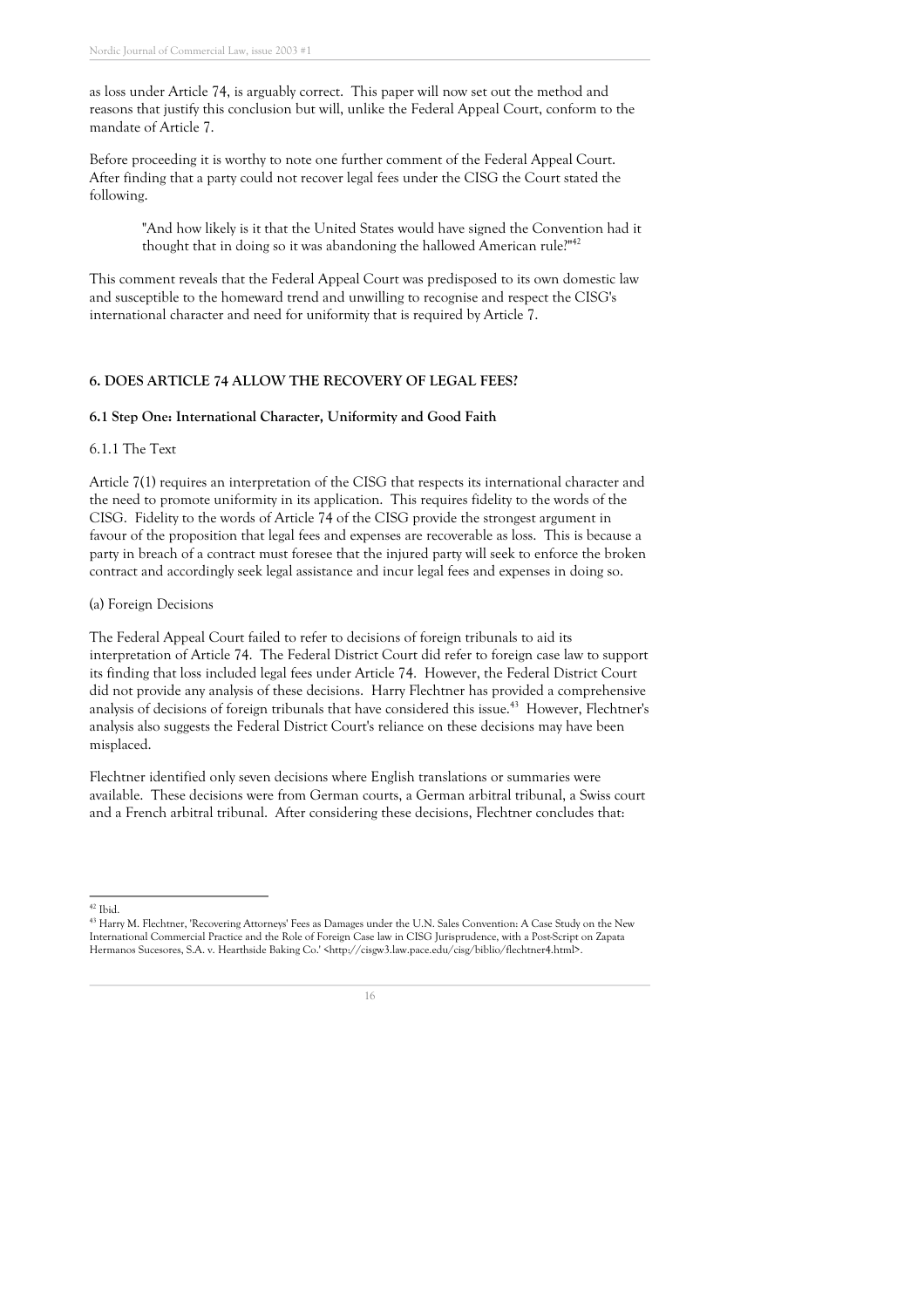"[i]n each case, it is clear that the tribunal awarded or claimed authority to award CISG damages to cover legal costs of the prevailing party, but it was not always clear exactly what those costs included." 44

In some instances, legal fees were only awarded as loss under the CISG in respect of prelitigation expenses whereas legal expenses incurred during the litigation were awarded as loss under domestic procedural laws, not under the CISG. In another case, legal fees were awarded under the CISG but only as an alternative to the primary ground being an implied term between the parties agreeing to pay for the legal fees. In the decision of the Swiss court however, legal fees were granted as "damages under Article 74 of the CISG for all attorney costs of the prevailing party, including the fees incurred during the actual litigation."<sup>45</sup> Importantly, Flechtner also notes that there are no cases that expressly reject a reading of Article 74 that allows the recovery of legal fees as loss.

Accordingly, there is support in case law for the proposition that legal fees are recoverable as loss under Article 74 of the CISG. However, it is by no means clear that the case law is unanimous in its reasoning. Some cases distinguished between legal expenses incurred before and during litigation. Also, some cases in part relied on domestic procedural laws or an agreement between the parties, in addition to the CISG, as the source of the obligation to pay for legal expenses.

Also, the commentary provided by Fletchner demonstrates the inherent difficulties in sourcing and understanding foreign case law. For example, consideration of foreign case law assumes that accurate and reliable translations are freely available. Flechtner' s analysis however, uncovered discrepancies and contradictions between different translations of the same decisions and the original decision. Flechtner also makes the following interesting observation:

"It turns out that resolving the focused and easily-stated question of whether Article 74 of the CISG should be interpreted to permit recover of damages for the attorney costs incurred by a successful litigation plunges one into a forest of challenges, such as determining the proper interpretative standards to apply to an international document like the Convention, ascertaining the meaning of decisions by foreign courts construing the CISG, fixing the proper deference to be accorded such decisions, and a host of other difficulties... I emerged from the adventure with a new appreciation of the immense difficulties of practising in a genuinely international commercial law system, and even with some pessimism over whether the legal profession is truly ready for such practice." 46

Further, after taking into consideration such factors as the authority of the court in its own jurisdiction, the extent of consensus amongst the decisions and, importantly, the extent to which the foreign decision itself complied with Article 7(1), Flechtner concludes that:

"the foreign cases that have granted an aggrieved party CISG damages to cover attorneys' fees are due little deference as precedent."<sup>47</sup>

(a) Travaux Preparatories

 $44$  Ibid.  $^{\rm 45}$  Ibid.

 $^{46}$  Ibid. <sup>47</sup> Ibid.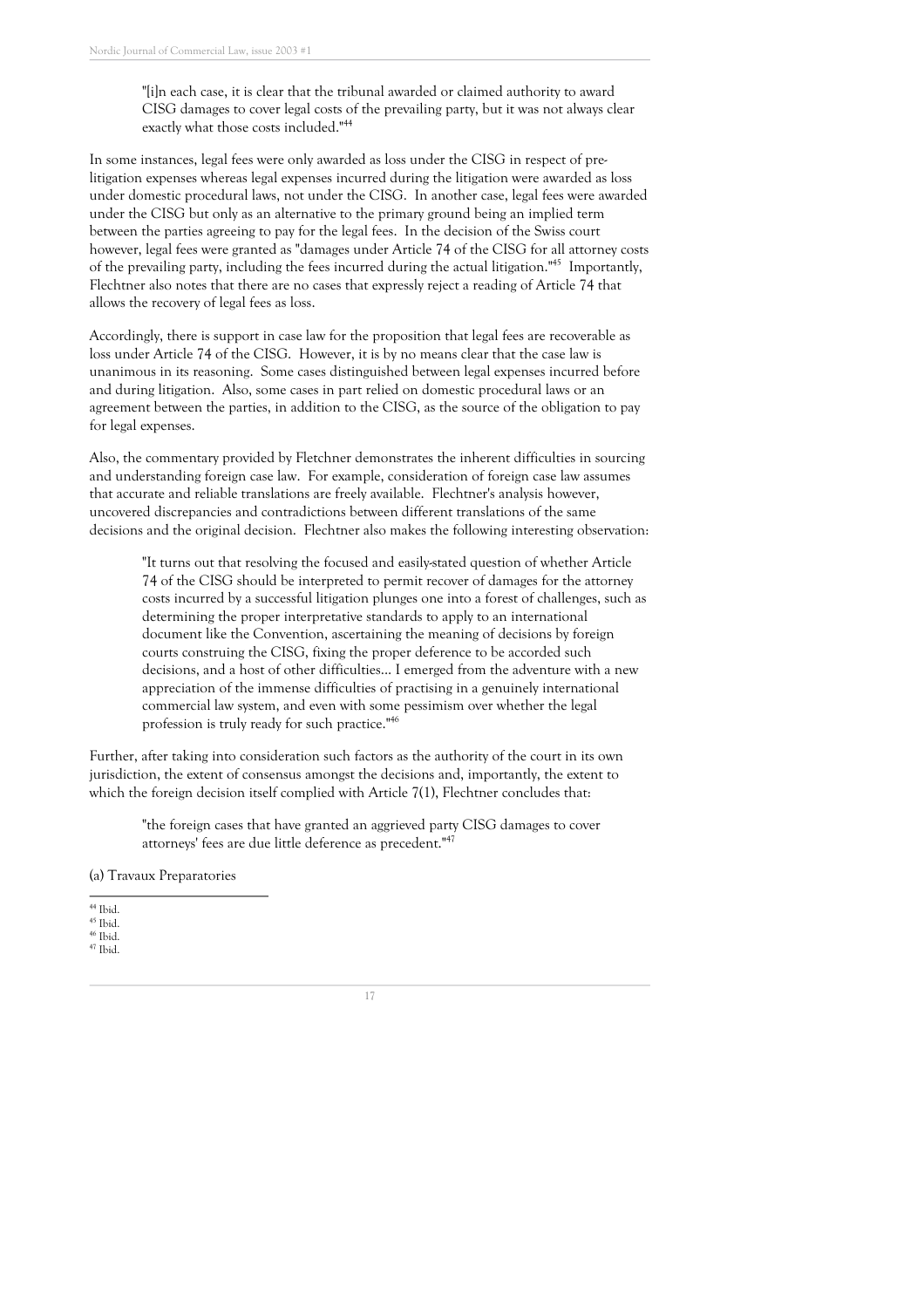The reference in Article 7(1) to the CISG' s international character also requires consideration of the CISG' s legislative history. There is nothing in the legislative history to suggest that the issue of legal fees was expressly considered. Indeed, the Federal Appeal Court notes that:

"To the vast majority of the signatories of the Convention, being nations in which loser pays is the rule anyway, the question of whether 'loss ' includes attorneys ' fees would have held little interest; there is no reasons to suppose they thought about the question at all."

However, as outlined above there is commentary on Article 74 that is of assistance in determining the meaning of 'loss '. The legislative history clearly indicates that the concept of 'full compensation' underlies Article 74. The principle of full compensation coupled with the plain meaning of Article 74 suggests that loss under Article 74 should include legal fees and expenses. It is only by recovering this loss that a party can be said to be fully compensated.

#### 6.1.2. Academic Writing

Following the decisions of the Federal District Court and the Federal Appeal Court, there has been considerable interest by academics around the world given to the question of recovering legal fees under the CISG. Views, however, are divided with arguments presented both in favour<sup>48</sup> and against<sup>49</sup> the recovery of legal fees as loss under the CISG.

#### **6.2 Step Two: General Principles of the CISG**

While the plain language of Article 74 and the principle of full compensation embodied in its language, and confirmed by the CISG legislative history, support the view that 'loss ' under Article 74 includes legal fees, this is not determinative of the issue. Article 7(2) therefore requires consideration of general principles of the CISG.

As explained above, Article 7(2) requires that matters governed by the CISG but not expressly settled in it to be determined in conformity with the general principles on which the CISG is based. Some authors have suggested that it is not appropriate to consider the gap filling mechanism under Article 7(2) in relation to this issue because 'legal fees ' are not a matter governed by the CISG.<sup>50</sup> This author respectfully disagrees with this position. Legal fees are not expressly referred to in the CISG. However, the recovery of loss is certainly a matter governed by the CISG and whether 'loss ' includes legal fees is not expressly settled. Accordingly, whether legal fees are included as loss is a matter to be settled in conformity with the general principles on which the CISG is based.

This paper will now discuss the general principles of full compensation, equality, reasonableness and mitigation and consider how they settle the question of legal fees and loss under the CISG.



<sup>48</sup> Felemegas, above n31.

<sup>49</sup> See Flechtner, above n42; Flechtner & Lookofsky, above n35; Joseph Lookofsky, 'Zapata Hermanos v Hearthside Baking' (2002) *The Vindobona Journal of International Commercial law and Arbitration* 27.

Flechtner & Lookofsky, above n36.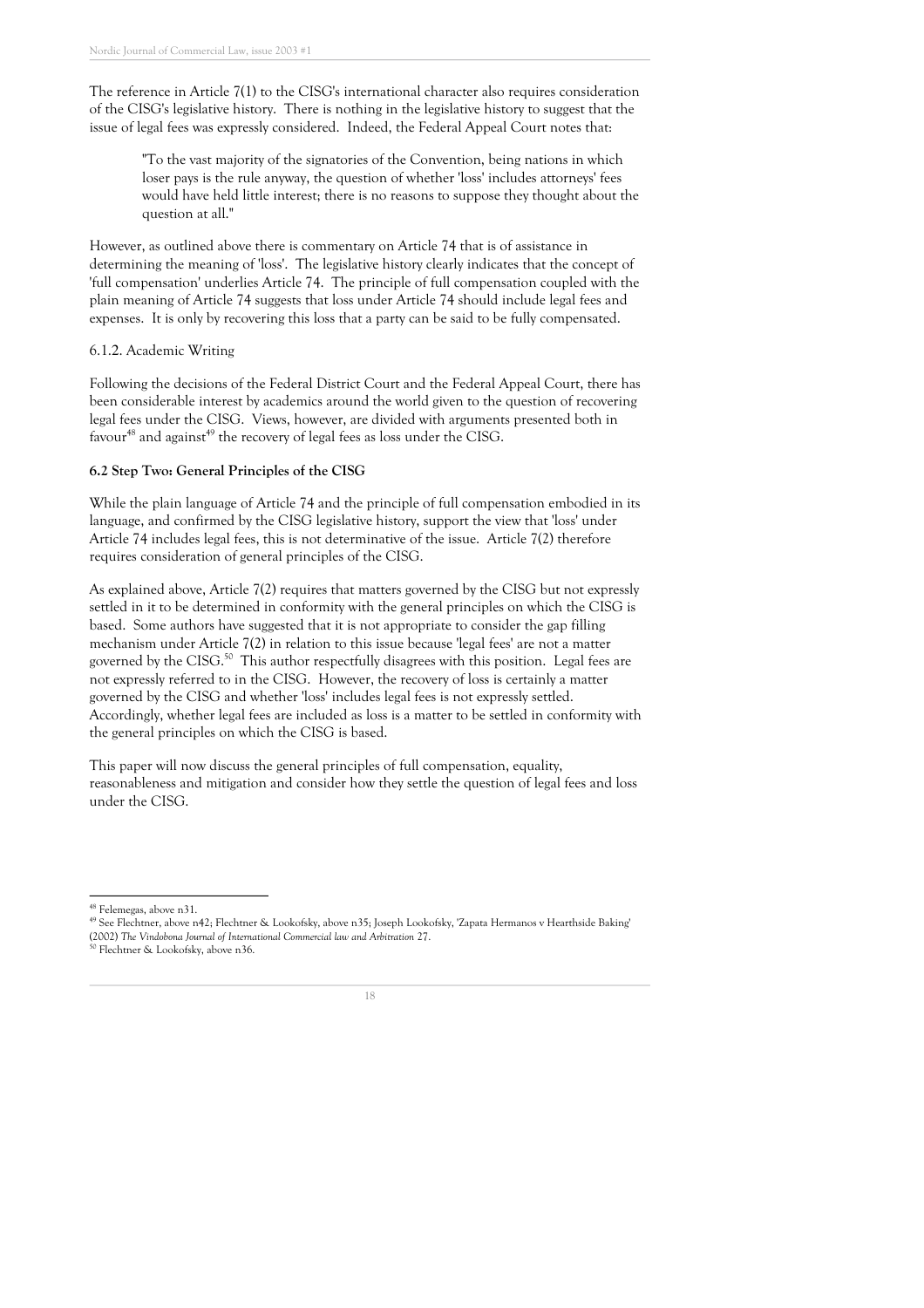#### 6.2.1 Full Compensation

Full compensation is a general principle of the CISG.<sup>51</sup> As noted above, it is embodied in the language of Article 74 and confirmed by the CISG' s legislative history. Interpreting loss in accordance with the general principle of full compensation suggests that loss should include legal fees.

#### 6.2.2 Equality

The CISG treats the seller and the buyer under an international sale of goods contract equally.<sup>52</sup> The rights of the buyer and the seller under the CISG are reciprocal. Indeed, the CISG would not have enjoyed the acceptance it has around the world if it favoured either buyers or sellers, and therefore importing or exporting nations, over the other. Accordingly, it is reasonable to suggest that the CISG recognises a general principle of equality or reciprocity between the buyer and seller.

The general principle of equality impacts on the definition of loss under Article 74. The Federal Appeal Court identified the anomaly that would result from an interpretation of loss under Article 74 that included legal fees. The Court noted that this interpretation would allow a successful plaintiff to recover its legal costs as loss, but that the CISG did not contain a reciprocal provision enabling the same relief to flow to a successful defendant. Accordingly, the general principle of equality suggests that loss under Article 74 does not include legal fees because this interpretation would lead to unequal treatment of the parties.

John Felemegas concurs with this approach, noting that:

"In the light of the structural and institutional equality enjoyed by seller and buyer under the CISG, it is reasonable to conclude that the drafters of the Convention would not have intended such a divergence in the result between sellers and buyers -– plaintiffs and defendants." 53

However, Felemegas also suggests a solution that would allow a successful defendant to recover legal fees and thereby uphold the general principle of equality. The right to damages for loss under the CISG is triggered only by a breach. Accordingly, Felemegas proposes that:

"it is arguable that there exists a duty of loyalty to the contract which would be breached by a party filing a suit for a breach of contract where a court later holds that party ' s suit to be lacking a proper foundation." 54

This approach has little merit. As argued by Harry Flechtner:

"An approach that requires such a result-oriented jurisprudential stretch (with collateral consequences that are hard to predict) in order to avoid egregious partiality, however, does not recommend itself." 55

<sup>&</sup>lt;sup>51</sup> Arthur B Colligan Jr, 'Applying the general principles of the United Nations Convention on Contracts for the International Sale of Goods to fill the Article 78 interest rate gap in Zapata Hermanos, S.A. v Hearthside Baking Co. Inc.(2001)' (2002) 6 *The Vindobona Journal of International Commercial law and Arbitration* 40, 50.

 $^{52}$  Felemegas, above n $31$ ; Jarno Vanto, 'Attorneys' fees as damages in international commercial litigation'

<sup>&</sup>lt;http://cisgw3.law.pace.edu/cisg/biblio/vanto1.html>.

<sup>53</sup> Felemegas, above n31.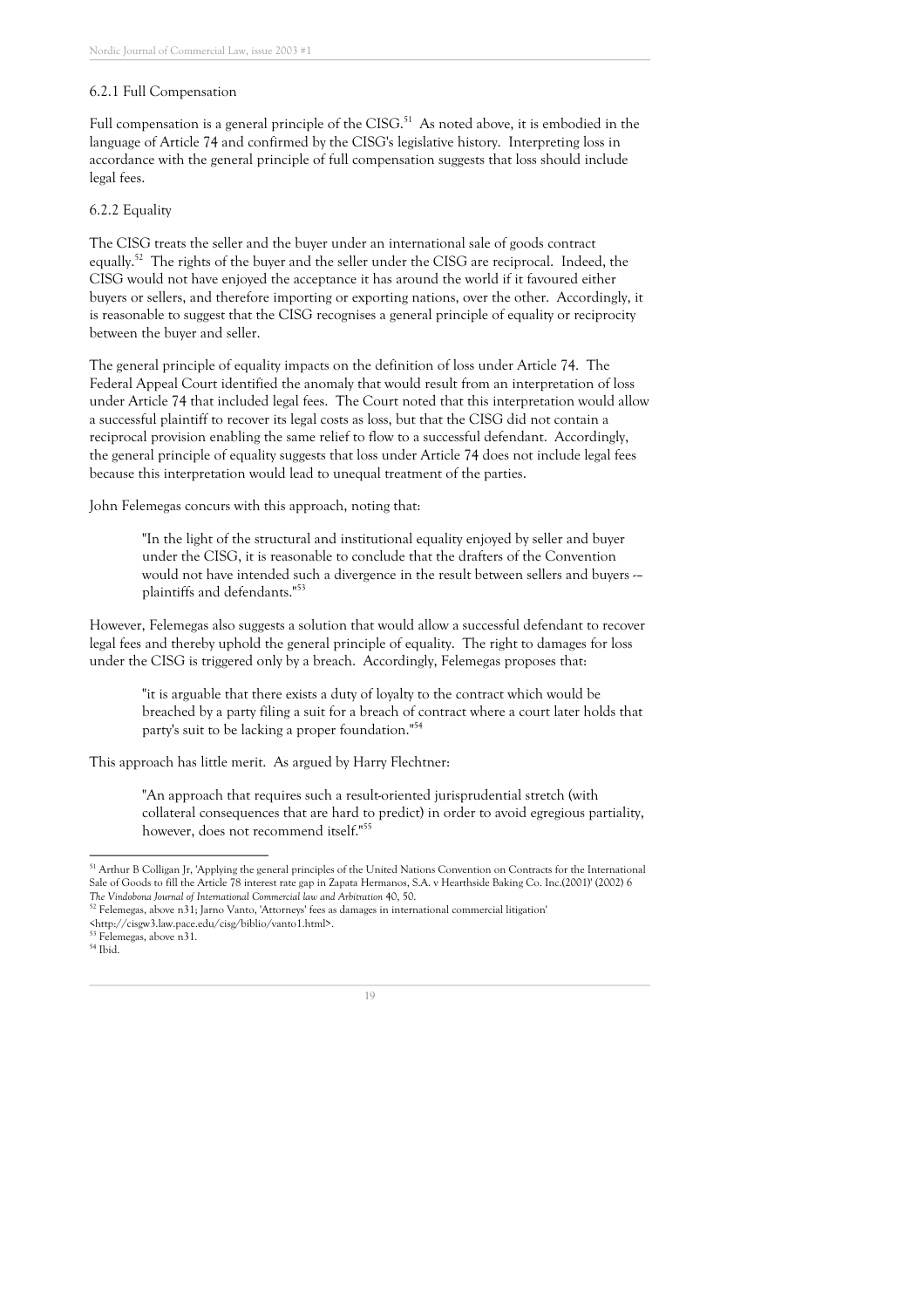Accordingly, the general principle of equality suggests that loss under Article 74 of the CISG does not include legal fees.

#### 6.2.3 Reasonableness and Mitigation

The decision to allow the recovery of legal fees under the CISG would obviously have a significant impact in jurisdictions that follow the American rule. However, jurisdictions that follow the English rule would also be affected by the decision to include legal fees as loss under Article 74. For example, domestic rules in English rule jurisdictions commonly regulate the recovery of legal fees with the use of schedules of permissible expenses or allow only the recovery of a percentage of the legal fees. These regulations or limitations on the recovery of legal fees would be lost in English rule jurisdictions if loss under Article 74 included legal fees. Rather, it would be necessary to look to the CISG to determine what, if any, limitations regulated the recovery of legal fees. <sup>56</sup> Article 74 and general principles of the CISG provide some assistance here. For example, Article 74 would require any legal fees to be foreseeable. Beyond this, the CISG recognises the general principles of reasonableness and mitigation. These principles could operate to limit the legal fees that can be recovered under Article 74. However, in comparison to the tightly regulated systems that follow the English rule, the general principles of foreseeability, reasonableness and mitigation offer little concrete guidance. As explained by Flechtner, the CISG "is not well designed for this purpose."<sup>57</sup>

Uniformity of interpretation requires certainty. Where buyers, sellers and courts are not certain about the laws or principles that regulate their affairs, uniformity of interpretation inevitably is the victim. While the general principles of reasonableness and mitigation would operate to regulate to some extent the legal fees that might be recovered under Article 74, these general principles would not provide either the certainty of the American rule, under which no legal fees would be recoverable, or of the English rule, which has in place systems to regulate the quantum of fees that might be recovered. Accordingly, the need for a certain and uniform interpretation of the CISG might best be served by holding that loss under Article 74 does not include legal fees.

#### **6.3 Do General Principles Provide the Answer?**

Article 7(2) requires that matters governed by the CISG which are not expressly settled in it are to be settled in conformity with the general principles on which it is based. The discussion above demonstrates that there are various general principles of the CISG that can be used to determine whether loss under Article 74 includes legal fees. These general principles, however, suggest contrasting conclusions. The general principle of full compensation requires the definition of loss to include legal fees. On the other hand, the general principle of equality suggests loss under Article 74 was not intended to include legal fees. Further, assuming loss does include legal fees the general principles of reasonableness and mitigation do provide some guidance about the quantum and limitations on the recovery of legal fees. However, these general principles are unlikely to provide the certainty a uniform interpretation of the CISG requires.

<sup>55</sup> Flechtner, above n42.

<sup>57</sup> Ibid.

<sup>56</sup> Ibid.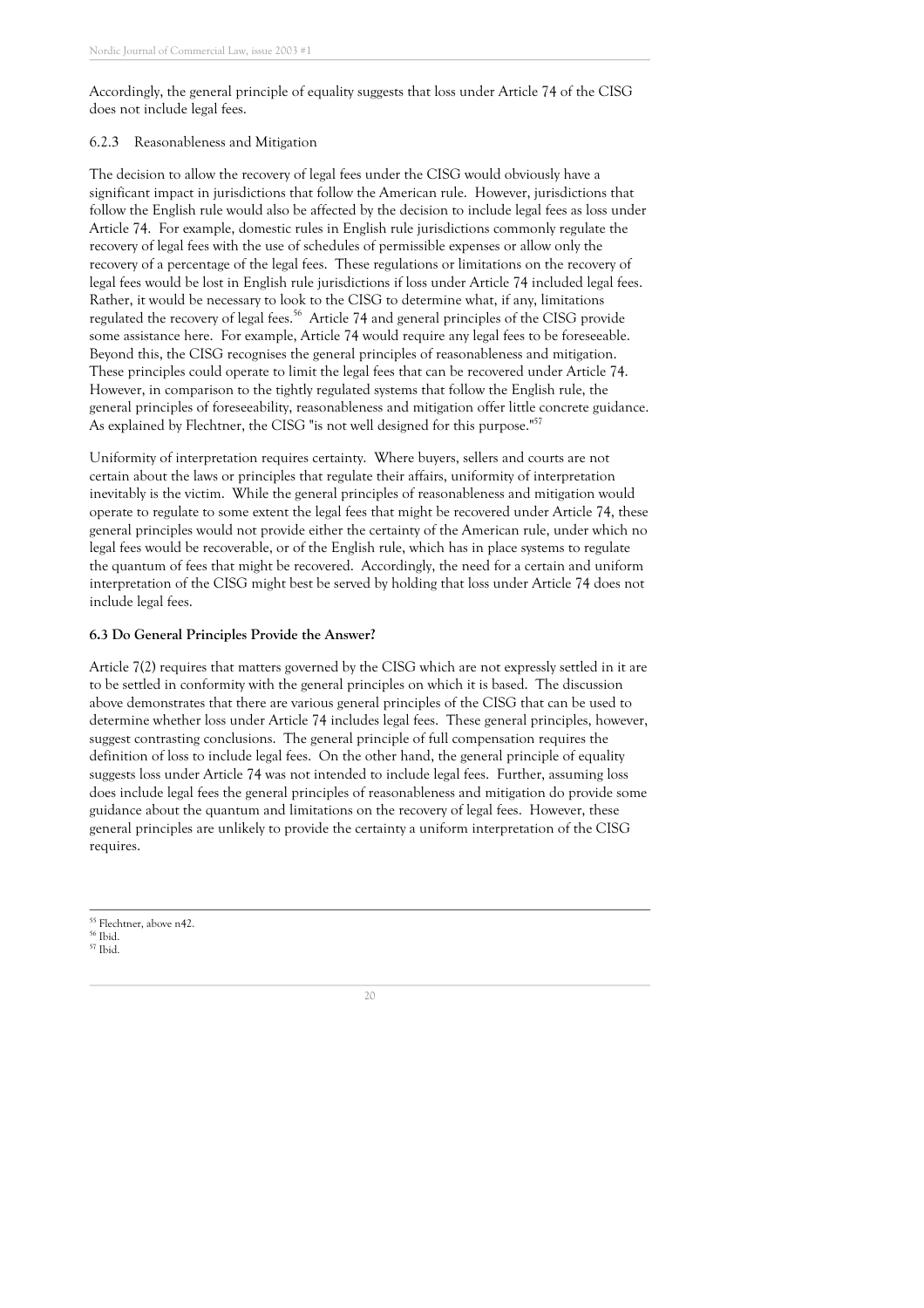In light of the contradictory guidance offered by the general principles of the CISG on the definition of loss under Article 74, the interpretation of loss that should be adopted is the interpretation that best ensures uniformity. It is the opinion of this author that a uniform interpretation of the CISG would be best served by defining loss to exclude legal fees and expenses.

The plain meaning of Article 74 does permit a reading of loss under Article 74 to include legal fees. This is further supported by the general principle of full compensation found within the CISG and confirmed by its legislative history. However, the legislative history of the CISG is otherwise silent on the actual question of whether legal fees are recoverable as loss under Article 74. Further, decisions of foreign tribunals on this issue offer little authoritative weight and the general principle of equality would be offended by a reading of Article 74 that allowed only one party to recover legal fees as loss. An interpretation of loss that includes legal fees is likely to likely to lead to great uncertainty, unpredictable and inconsistent interpretations and, ultimately, distrust of the CISG. Accordingly, certainty and uniformity would best be served by reading loss under Article 74 to exclude legal fees.

#### **6.4 Step Three: Rules of Private International Law**

Recourse to the rules of private international law under Article 7(2) of the CISG is only required in the absence of general principles that settle the matter. This author has concluded that, while various general principles lead to conflicting answers, the general principle of equality together with the need for uniform interpretation of the CISG require a conclusion that loss under Article 74 does not include legal fees and expenses. Having reached a conclusion on the meaning of loss based on the CISG' s international character, the need to maintain uniformity and general principles, it is not necessary to look further to the rules of private international law.

#### **6.5 The CISG Surrounded by a Sea of Procedure**

It should also be noted that, while as a matter of substantive law, according to the above analysis, the CISG does not allow the recovery of legal fees as loss under Article 74 of the CISG:

"the CISG does not attempt to provide all the law that fora will have to apply in litigation involving international sale of goods. The rules of procedure governing such litigation... remain subject to applicable domestic law. Thus when applied to actual disputes the Convention resembles an island of international rules surrounded by an ocean of still-applicable national law. This means the courts will often face difficult boundary questions as to exactly where the sovereignty of the CISG ends and domestic law takes over." 58

Accordingly, while the CISG does not give a party the substantive right to recover legal fees as loss, it is important to remember that the CISG operates within a domestic system of procedural law. So while a party to a contract for the international sale of goods may not recover legal fees as loss under the CISG, depending on whether the procedural law of the

<sup>&</sup>lt;sup>58</sup> Harry M Flechtner, 'The U.N. Sales Convention (CISG) and MCC-Marble Ceramic Center, Inc. v Ceramica Nuova D'Agostino, S.p.A.: The Eleventh Circuit weighs in on interpretation, subjective intent, procedural limits to the Convention' s scope, and the parol evidence rule ' (1999) 18 The Journal of Law and Commerce 259, 286.

<sup>21</sup>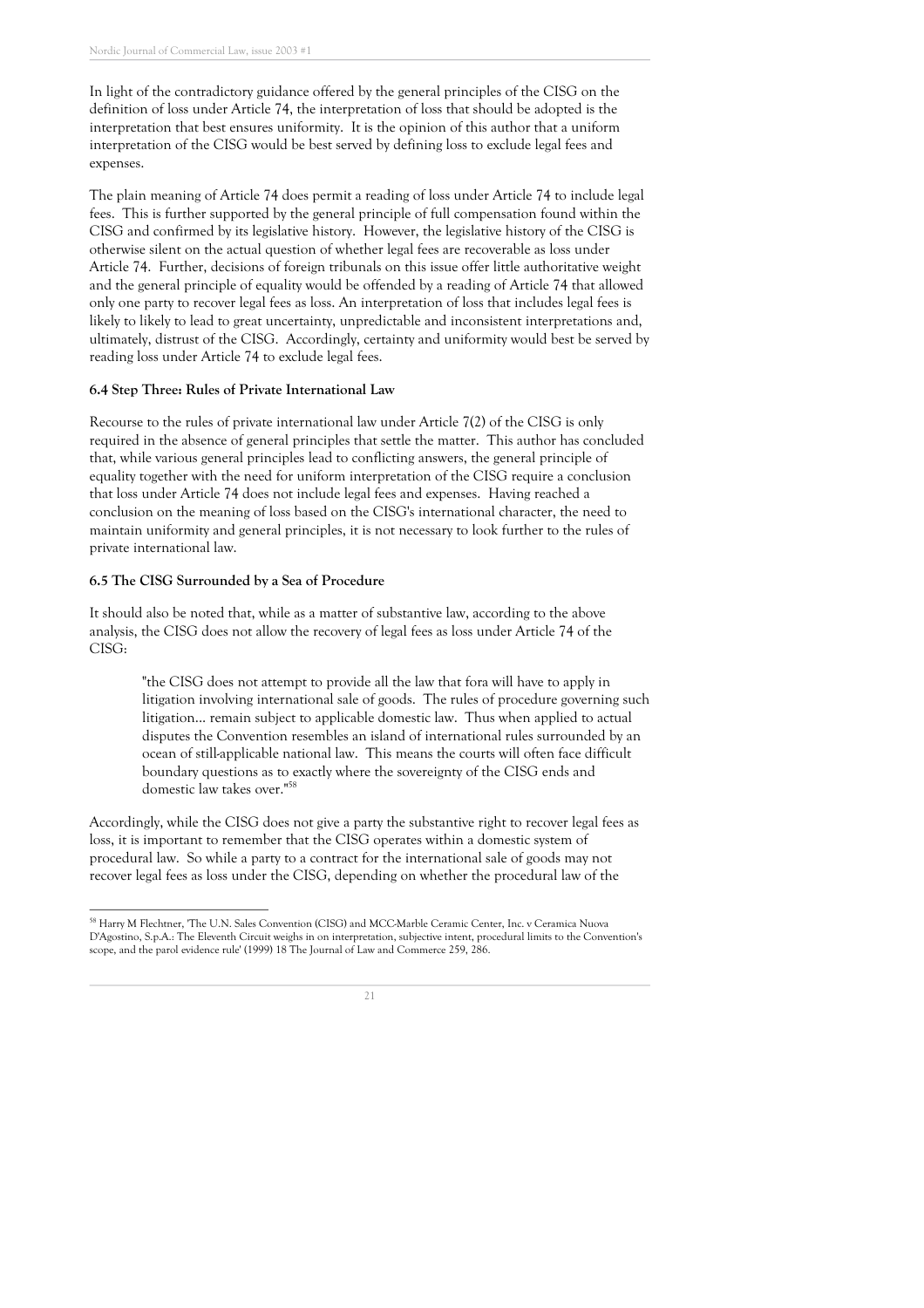forum follows the American rule or the English rule, the party may be entitled to recover legal fees and expenses as a procedural right. This ultimately was the conclusion of the Federal Appeal Court although the short cut path taken by the Court to reach this end did not respect the mandate of Article 7 of the CISG.

#### **7. UNITED STATES SUPREME COURT**

#### **7.1 Supreme Court Guidance**

The success of the CISG as a uniform law governing the international sale of goods depends on the correct observance by courts and tribunals around the world of the template of interpretation mandated by Article 7. As demonstrated by the decision of the Federal Appeal Court, the proper application of Article 7 and the CISG has not been appreciated. In this climate, a direction by the Supreme Court of the United States of America on the proper application of Article 7 of the CISG is a momentous opportunity. This author concurs with other commentators in calling for the Supreme Court to accept the application to appeal from the decision of the Federal Appeal Court in order to provide judicial guidance for courts in the United States and around the world on the proper application of Article 7. 59

#### **7.2 Amicus Curiae Application**

The application to appeal to the Supreme Court has also given rise to an interesting development for the future interpretation and stewardship of the CISG. The application to appeal the decision of the Federal Appeal Court has been joined by a supporting *amicus curiae* application from The International Association of Contract and Commercial Managers ("IACCM") and the Institute of International Commercial Law of the Pace University School of Law ("Pace University").<sup>60</sup>

IACCM is a professional association representing international corporations in over 80 countries and represents the interests of the traders that rely on the CISG in their business. The Pace University under the guidance of Professor Albert Kritzer has developed into a centre of expertise on the CISG and through its most impressive website shares knowledge on the CISG including academic commentary and case law from around the world.

The joint petition of IACCM and Pace University notes the following.

"The *Zapata* case offers the Supreme Court a unique opportunity to correct U.S. judicial errors and rule on a proceeding of national and international significance in a manner that puts the U.S. judiciary in the forefront of guidance to the bar and bench and the business community:

• On the proper interpretation of uniform international sales law: autonomously, within its four corners; and

<sup>&</sup>lt;sup>60</sup> See the Motion for leave to file brief amicus curiae and brief Amicus Curiae of the IACCM and Pace University available at <http://cisgw3.law.pace.edu/cisg/biblio/zamicus.html>.



<sup>59</sup> Felemegas, above n31.